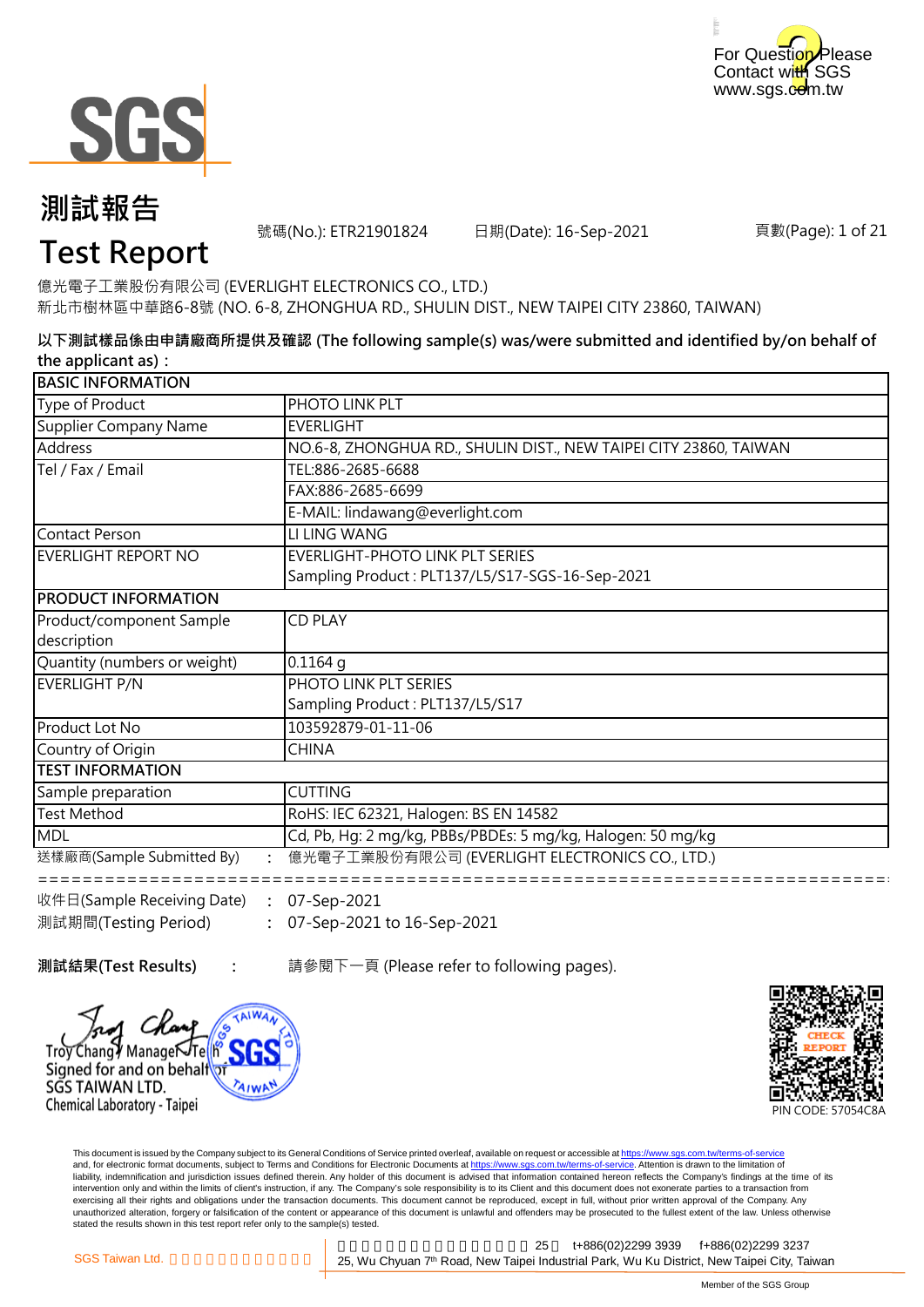

號碼(No.): ETR21901824 日期(Date): 16-Sep-2021 頁數(Page): 2 of 21

億光電子工業股份有限公司 (EVERLIGHT ELECTRONICS CO., LTD.) 新北市樹林區中華路6-8號 (NO. 6-8, ZHONGHUA RD., SHULIN DIST., NEW TAIPEI CITY 23860, TAIWAN)

**測試需求(Test Requested)**

- **:** (1) 依據客戶指定,參考RoHS 2011/65/EU Annex II及其修訂指令(EU) 2015/863測試鎘、 鉛、汞、六價鉻、多溴聯苯、多溴聯苯醚, DBP, BBP, DEHP, DIBP。 (As specified by client, with reference to RoHS 2011/65/EU Annex II and amending Directive (EU) 2015/863 to determine Cadmium, Lead, Mercury, Cr(VI), PBBs, PBDEs, DBP, BBP, DEHP, DIBP contents in the submitted sample(s).)
	- (2) 依據客戶指定,測試 PAHs 及其他測項。 (As specified by client, to test PAHs and other item(s).)
- **:** (1) 根據客戶所提供的樣品,其鎘、鉛、汞、六價鉻、多溴聯苯、多溴聯苯醚, DBP, BBP, **結 論(Conclusion)** DEHP, DIBP的測試結果符合RoHS 2011/65/EU Annex II暨其修訂指令(EU) 2015/863之 限值要求。 (Based on the performed tests on submitted sample(s), the test results of Cadmium, Lead, Mercury, Cr(VI), PBBs, PBDEs, DBP, BBP, DEHP, DIBP comply with the limits as set by RoHS Directive (EU) 2015/863 amending Annex II to Directive 2011/65/EU.)
	- (2) 根據客戶所提供的樣品,多環芳香烴測試結果符合德國產品安全委員會(AfPS) GS PAHs 第 3 類 「其它產品」之限值要求。(Based upon the performed tests on the submitted sample(s), the test results of PAHs (15 items) comply with the limits of PAHs requirement (Category 3)「Other consumer products」 as set by German Committee on Product Safety (AfPS) GS PAHs.)

#### **測試部位敘述 (Test Part Description)**

| No.1 |  |  | 本體 (BODY) |
|------|--|--|-----------|
|------|--|--|-----------|

- No.2 **:** 銀色金屬接腳鍍層 (PLATING LAYER OF SILVER COLORED METAL PIN)
- No.3 **:** 銀色金屬接腳底材 (BASE MATERIAL OF SILVER COLORED METAL PIN)
- No.4 **:** 銀色金屬接腳 (含鍍層) (SILVER COLORED METAL PIN (INCLUDING THE PLATING LAYER))

#### **測試結果 (Test Results)**

| 測試項目                                           | 測試方法                                                            | 單位     | <b>MDL</b> | 結果       |      |         | 限值      |
|------------------------------------------------|-----------------------------------------------------------------|--------|------------|----------|------|---------|---------|
| (Test Items)                                   | (Method)                                                        | (Unit) |            | (Result) |      |         | (Limit) |
|                                                |                                                                 |        |            | No.1     | No.2 | No.3    |         |
| [編 (Cd) (Cadmium (Cd)) (CAS No.:<br>7440-43-9) | 參考IEC 62321-5: 2013, 以感應耦合電漿發<br> 射光譜儀分析。(With reference to IEC | mg/kg  | ∍          | n.d.     |      | $- - -$ | 100     |
| 鉛 (Pb) (Lead (Pb)) (CAS No.: 7439-<br>$92-1)$  | 62321-5: 2013, analysis was performed by<br>ICP-OES.)           | mg/kg  | っ          | n.d.     |      |         | 1000    |

This document is issued by the Company subject to its General Conditions of Service printed overleaf, available on request or accessible at https://www.sgs.com.tw/terms-of-service and, for electronic format documents, subject to Terms and Conditions for Electronic Documents at https://www.sgs.com.tw/terms-of-service. Attention is drawn to the limitation of liability, indemnification and jurisdiction issues defined therein. Any holder of this document is advised that information contained hereon reflects the Company's findings at the time of its intervention only and within the limits of client's instruction, if any. The Company's sole responsibility is to its Client and this document does not exonerate parties to a transaction from exercising all their rights and obligations under the transaction documents. This document cannot be reproduced, except in full, without prior written approval of the Company. Any unauthorized alteration, forgery or falsification of the content or appearance of this document is unlawful and offenders may be prosecuted to the fullest extent of the law. Unless otherwise stated the results shown in this test report refer only to the sample(s) tested.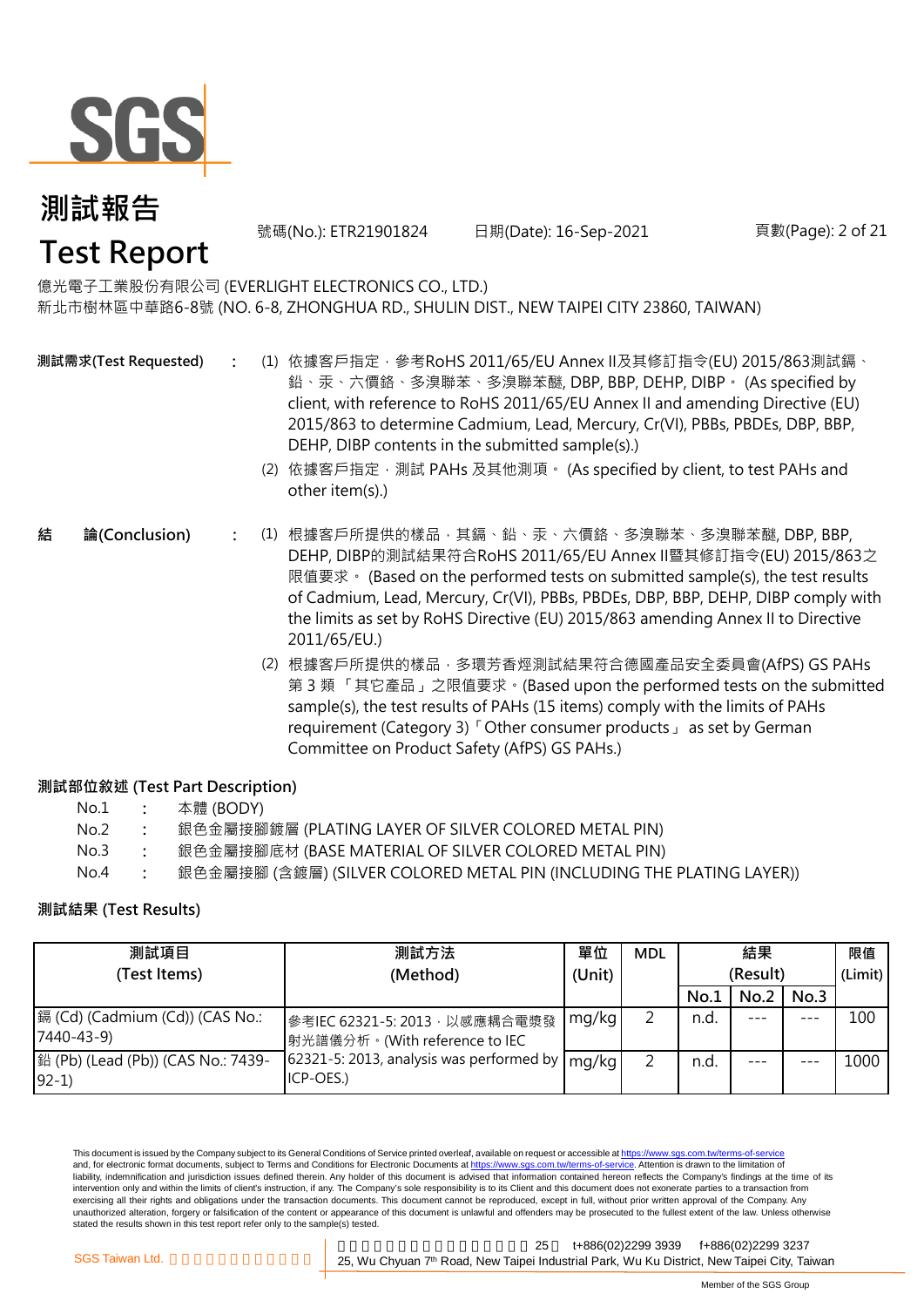

號碼(No.): ETR21901824 日期(Date): 16-Sep-2021 頁數(Page): 3 of 21

**Test Report**

億光電子工業股份有限公司 (EVERLIGHT ELECTRONICS CO., LTD.)

新北市樹林區中華路6-8號 (NO. 6-8, ZHONGHUA RD., SHULIN DIST., NEW TAIPEI CITY 23860, TAIWAN)

| 測試項目<br>(Test Items)                                                  | 測試方法<br>(Method)                                                                                                                                                                                  | 單位<br>(Unit) | <b>MDL</b>     |       | 結果<br>(Result) |         | 限值<br>(Limit) |
|-----------------------------------------------------------------------|---------------------------------------------------------------------------------------------------------------------------------------------------------------------------------------------------|--------------|----------------|-------|----------------|---------|---------------|
|                                                                       |                                                                                                                                                                                                   |              |                | No.1  | No.2           | No.3    |               |
| 汞 (Hg) (Mercury (Hg)) (CAS No.:<br>7439-97-6)                         | 參考IEC 62321-4: 2013+ AMD1: 2017 · 以<br>感應耦合電漿發射光譜儀分析。(With<br>reference to IEC 62321-4: 2013+ AMD1:<br>2017, analysis was performed by ICP-<br>OES.)                                              | mg/kg        | $\overline{2}$ | n.d.  | $- - -$        | $---$   | 1000          |
| 六價鉻 Cr(VI) (Hexavalent<br>Chromium Cr(VI)) (CAS No.: 18540-<br>$29-9$ | 參考IEC 62321-7-2: 2017 · 以紫外光-可見<br>光分光光度計分析。(With reference to IEC<br>62321-7-2: 2017, analysis was performed<br>by UV-VIS.)                                                                      | mg/kg        | $\overline{8}$ | n.d.  |                |         | 1000          |
| [鎘 (Cd) (Cadmium (Cd)) (CAS No.:<br>7440-43-9)                        | 酸洗脫鍍層, 參考IEC 62321-5: 2013, 以感<br>應耦合電漿發射光譜儀分析。(IEC 62321-5:                                                                                                                                      | mg/kg        | $\overline{2}$ | $---$ | n.d.           | $---$   | 100           |
| 鉛 (Pb) (Lead (Pb)) (CAS No.: 7439-<br>$92-1)$                         | 2013 application of modified digestion by<br>surface etching, analysis was performed<br>by ICP-OES.)                                                                                              | mg/kg        | $\overline{2}$ | $---$ | 5.36           | $---$   | 1000          |
| 汞 (Hg) (Mercury (Hg)) (CAS No.:<br>7439-97-6)                         | 酸洗脫鍍層, 參考IEC 62321-4: 2013+<br>AMD1: 2017 · 以感應耦合電漿發射光譜儀分<br>析 · (IEC 62321-4: 2013+AMD1: 2017<br>application of modified digestion by<br>surface etching, analysis was performed<br>by ICP-OES.) | mg/kg        | $\overline{2}$ | $---$ | n.d.           | $- - -$ | 1000          |
| 鎘 (Cd) (Cadmium (Cd)) (CAS No.:<br>7440-43-9)                         | 參考IEC 62321-5: 2013, 以感應耦合電漿發<br>射光譜儀分析。(With reference to IEC                                                                                                                                    | mg/kg        | $\overline{2}$ | ---   | ---            | n.d.    | 100           |
| 鉛 (Pb) (Lead (Pb)) (CAS No.: 7439-<br>$92-1$                          | 62321-5: 2013, analysis was performed by<br>ICP-OES.)                                                                                                                                             | mg/kg        | $\overline{2}$ | ---   | $- - -$        | 8.23    | 1000          |
| 汞 (Hq) (Mercury (Hq)) (CAS No.:<br>7439-97-6)                         | 參考IEC 62321-4: 2013+ AMD1: 2017, 以<br>感應耦合電漿發射光譜儀分析。(With<br>reference to IEC 62321-4: 2013+ AMD1:<br>2017, analysis was performed by ICP-<br>OES.)                                               | mg/kg        | $\overline{2}$ | $---$ | $- - -$        | n.d.    | 1000          |

This document is issued by the Company subject to its General Conditions of Service printed overleaf, available on request or accessible at <u>https://www.sgs.com.tw/terms-of-service</u><br>and, for electronic format documents, su liability, indemnification and jurisdiction issues defined therein. Any holder of this document is advised that information contained hereon reflects the Company's findings at the time of its intervention only and within the limits of client's instruction, if any. The Company's sole responsibility is to its Client and this document does not exonerate parties to a transaction from exercising all their rights and obligations under the transaction documents. This document cannot be reproduced, except in full, without prior written approval of the Company. Any<br>unauthorized alteration, forgery or falsif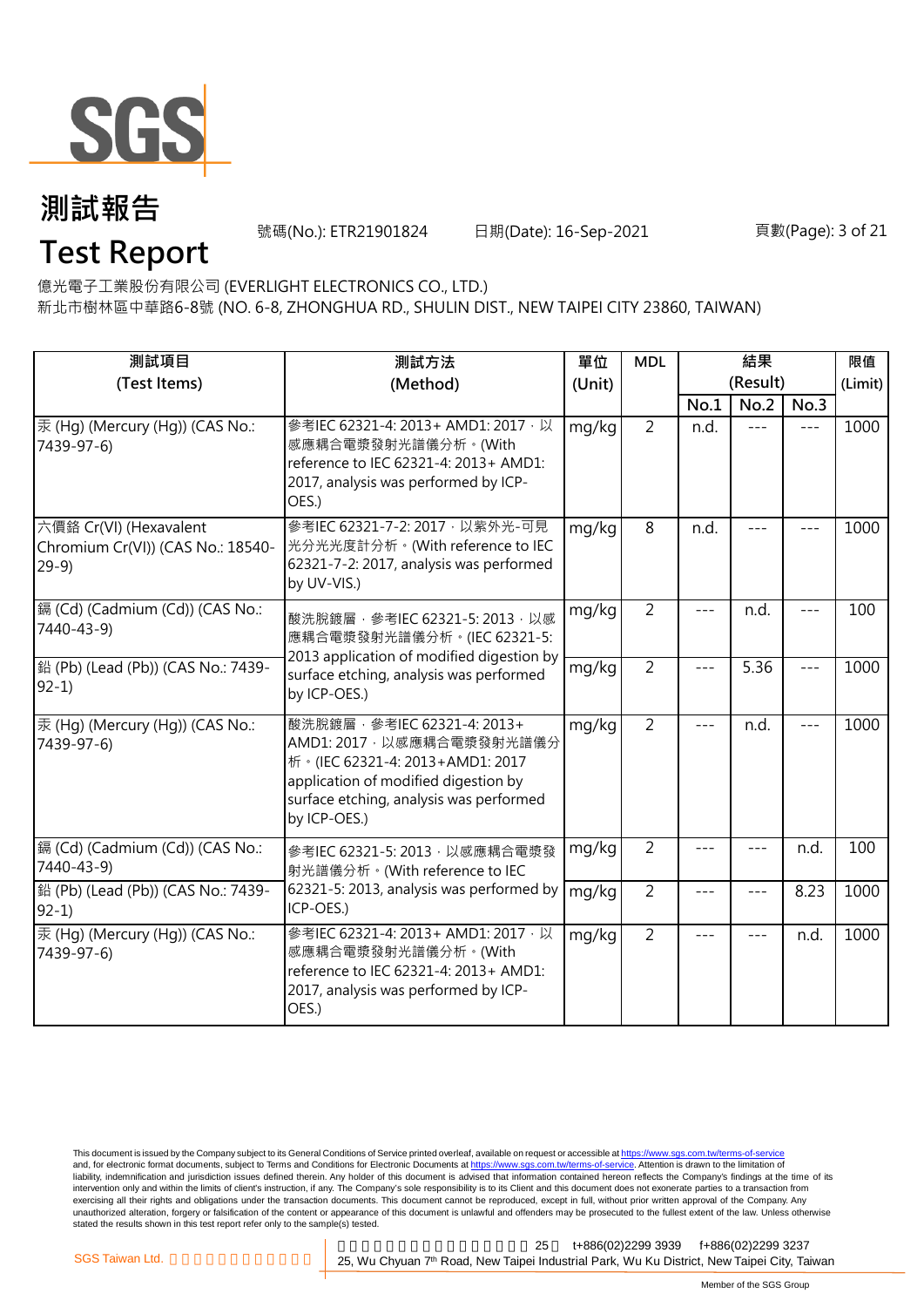

號碼(No.): ETR21901824 日期(Date): 16-Sep-2021 頁數(Page): 4 of 21

### **Test Report**

億光電子工業股份有限公司 (EVERLIGHT ELECTRONICS CO., LTD.)

新北市樹林區中華路6-8號 (NO. 6-8, ZHONGHUA RD., SHULIN DIST., NEW TAIPEI CITY 23860, TAIWAN)

| 測試項目<br>測試方法                                                   |                                                                                                                              | 單位                      | <b>MDL</b>                   | 結果      |          |         | 限值                           |
|----------------------------------------------------------------|------------------------------------------------------------------------------------------------------------------------------|-------------------------|------------------------------|---------|----------|---------|------------------------------|
| (Test Items)                                                   | (Method)<br>(Unit)                                                                                                           |                         |                              |         | (Result) |         | (Limit)                      |
|                                                                |                                                                                                                              |                         |                              | No.1    | No.2     | No.3    |                              |
| 六價鉻 (Hexavalent Chromium)<br>Cr(VI) (CAS No.: 18540-29-9) (#2) | 參考IEC 62321-7-1: 2015 · 以紫外光-可見<br>光分光光度計分析。(With reference to IEC<br>62321-7-1: 2015, analysis was performed<br>by UV-VIS.) | $\mu$ g/cm <sup>2</sup> | 0.1                          | $- - -$ | n.d.     | n.d.    |                              |
| ·溴聯苯 (Monobromobiphenyl)                                       |                                                                                                                              | mg/kg                   | 5                            | n.d.    | $---$    | $---$   | $\overline{\phantom{a}}$     |
| [溴聯苯 (Dibromobiphenyl)                                         |                                                                                                                              | mg/kg                   | 5                            | n.d.    | ---      | ---     | $\overline{a}$               |
| 三溴聯苯 (Tribromobiphenyl)                                        |                                                                                                                              | mg/kg                   | 5                            | n.d.    | $- - -$  | $---$   | ÷.                           |
| 四溴聯苯 (Tetrabromobiphenyl)                                      |                                                                                                                              | mg/kg                   | 5                            | n.d.    | $---$    | $---$   | $\overline{\phantom{0}}$     |
| 五溴聯苯 (Pentabromobiphenyl)                                      |                                                                                                                              | mg/kg                   | 5                            | n.d.    | ---      |         | $\overline{\phantom{0}}$     |
| 六溴聯苯 (Hexabromobiphenyl)                                       |                                                                                                                              | mg/kg                   | 5                            | n.d.    | $---$    | ---     | $\qquad \qquad \blacksquare$ |
| 七溴聯苯 (Heptabromobiphenyl)                                      |                                                                                                                              | mg/kg                   | 5                            | n.d.    | $---$    | ---     | $\overline{\phantom{0}}$     |
| 八溴聯苯 (Octabromobiphenyl)                                       |                                                                                                                              | mg/kg                   | 5                            | n.d.    | $---$    | $- - -$ | $\overline{\phantom{a}}$     |
| 九溴聯苯 (Nonabromobiphenyl)                                       |                                                                                                                              | mg/kg                   | 5                            | n.d.    | ---      | $- - -$ | $\overline{a}$               |
| 十溴聯苯 (Decabromobiphenyl)                                       | 參考IEC 62321-6: 2015, 以氣相層析儀/質譜                                                                                               | mg/kg                   | 5                            | n.d.    | $---$    | $---$   | $\overline{\phantom{0}}$     |
| 多溴聯苯總和 (Sum of PBBs)                                           | 儀分析。(With reference to IEC 62321-6:                                                                                          | mg/kg                   | $\qquad \qquad \blacksquare$ | n.d.    | $---$    | $---$   | 1000                         |
| -溴聯苯醚 (Monobromodiphenyl ether)                                | 2015, analysis was performed by GC/MS.)                                                                                      | mg/kg                   | $\overline{5}$               | n.d.    | $- - -$  | ---     | $\overline{\phantom{0}}$     |
| 二溴聯苯醚 (Dibromodiphenyl ether)                                  |                                                                                                                              | mg/kg                   | 5                            | n.d.    | $---$    | $- - -$ | ÷.                           |
| 三溴聯苯醚 (Tribromodiphenyl ether)                                 |                                                                                                                              | mg/kg                   | 5                            | n.d.    | $- - -$  | $---$   | $\overline{a}$               |
| 四溴聯苯醚 (Tetrabromodiphenyl ether)                               |                                                                                                                              | mg/kg                   | 5                            | n.d.    | $---$    | $---$   | $\bar{ }$                    |
| 五溴聯苯醚 (Pentabromodiphenyl ether)                               |                                                                                                                              | mg/kg                   | 5                            | n.d.    | $---$    | ---     | $\overline{\phantom{a}}$     |
| 六溴聯苯醚 (Hexabromodiphenyl ether)                                |                                                                                                                              | mg/kg                   | 5                            | n.d.    | $- - -$  | $- - -$ | $\overline{\phantom{0}}$     |
| 七溴聯苯醚 (Heptabromodiphenyl ether)                               |                                                                                                                              | mg/kg                   | 5                            | n.d.    | $---$    | $---$   | $\overline{\phantom{0}}$     |
| 八溴聯苯醚 (Octabromodiphenyl ether)                                |                                                                                                                              | mg/kg                   | 5                            | n.d.    | $- - -$  | $---$   | $\overline{a}$               |
| 九溴聯苯醚 (Nonabromodiphenyl ether)                                |                                                                                                                              | mg/kg                   | 5                            | n.d.    | $---$    | $---$   | $\overline{\phantom{0}}$     |
| 十溴聯苯醚 (Decabromodiphenyl ether)                                |                                                                                                                              | mg/kg                   | 5                            | n.d.    | ---      | ---     |                              |
| 多溴聯苯醚總和 (Sum of PBDEs)                                         |                                                                                                                              | mg/kg                   | $\overline{a}$               | n.d.    | $---$    | $---$   | 1000                         |

This document is issued by the Company subject to its General Conditions of Service printed overleaf, available on request or accessible at <u>https://www.sgs.com.tw/terms-of-service</u><br>and, for electronic format documents, su liability, indemnification and jurisdiction issues defined therein. Any holder of this document is advised that information contained hereon reflects the Company's findings at the time of its intervention only and within the limits of client's instruction, if any. The Company's sole responsibility is to its Client and this document does not exonerate parties to a transaction from exercising all their rights and obligations under the transaction documents. This document cannot be reproduced, except in full, without prior written approval of the Company. Any<br>unauthorized alteration, forgery or falsif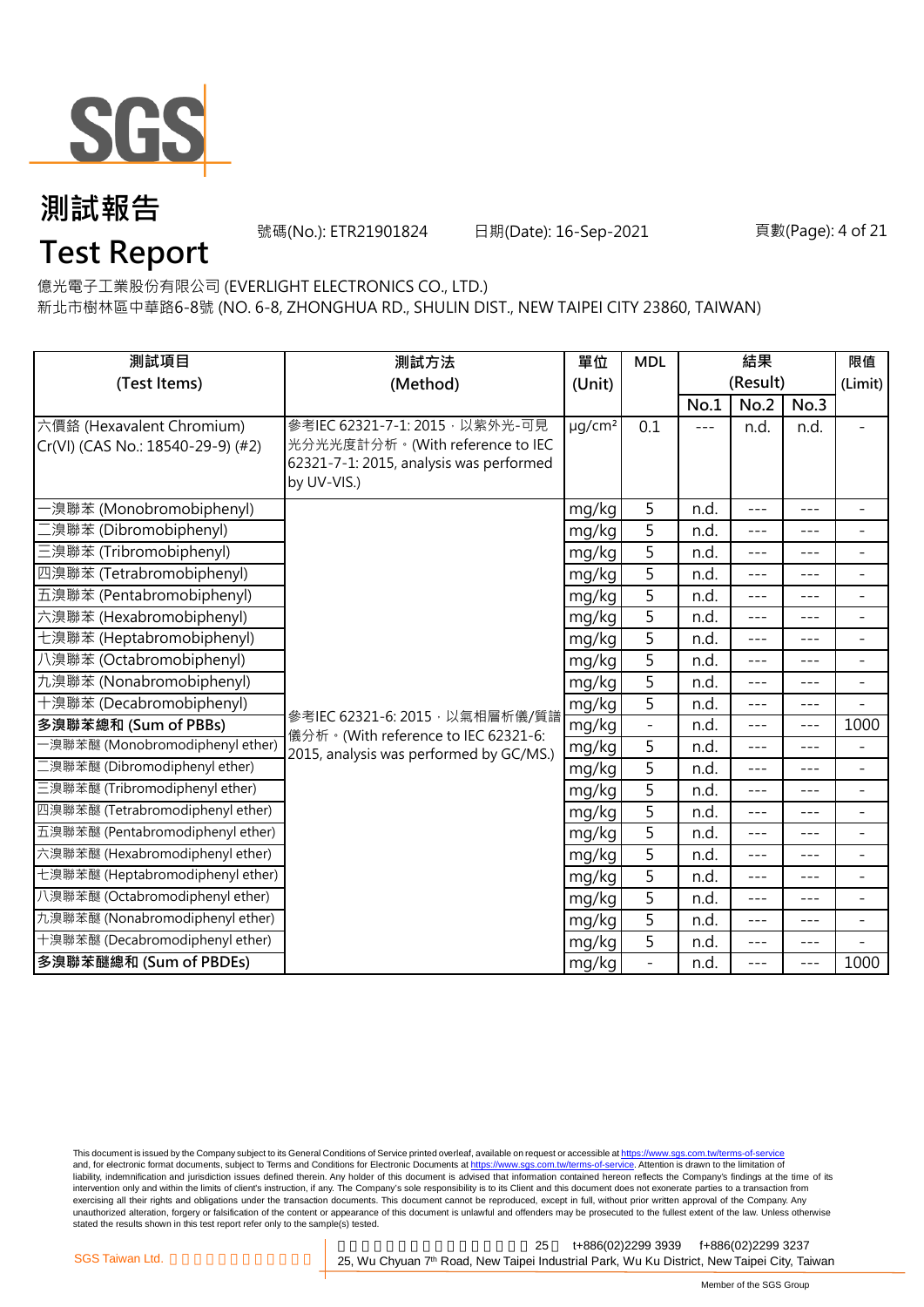

號碼(No.): ETR21901824 日期(Date): 16-Sep-2021 頁數(Page): 5 of 21

## **Test Report**

億光電子工業股份有限公司 (EVERLIGHT ELECTRONICS CO., LTD.)

新北市樹林區中華路6-8號 (NO. 6-8, ZHONGHUA RD., SHULIN DIST., NEW TAIPEI CITY 23860, TAIWAN)

| 測試項目                                                                                     | 測試方法                                                                                                                      | 單位     | <b>MDL</b> | 結果       |         |       | 限值      |
|------------------------------------------------------------------------------------------|---------------------------------------------------------------------------------------------------------------------------|--------|------------|----------|---------|-------|---------|
| (Test Items)                                                                             | (Method)                                                                                                                  | (Unit) |            | (Result) |         |       | (Limit) |
|                                                                                          |                                                                                                                           |        |            | No.1     | No.2    | No.3  |         |
| 鄰苯二甲酸丁苯甲酯 (BBP) (Butyl<br>benzyl phthalate (BBP)) (CAS No.:<br>$85 - 68 - 7$             | 參考IEC 62321-8: 2017, 以氣相層析儀/質譜<br>儀分析。(With reference to IEC 62321-8:<br>2017, analysis was performed by GC/MS.)          | mg/kg  | 50         | n.d.     | $= -$   | $---$ | 1000    |
| 鄰苯二甲酸二丁酯 (DBP) (Dibutyl<br>phthalate (DBP)) (CAS No.: 84-74-2)                           | 參考IEC 62321-8: 2017 · 以氣相層析儀/質譜   mg/kg<br>儀分析。(With reference to IEC 62321-8:<br>2017, analysis was performed by GC/MS.) |        | 50         | n.d.     |         |       | 1000    |
| 鄰苯二甲酸二(2-乙基己基)酯 (DEHP)<br>(Di-(2-ethylhexyl) phthalate (DEHP))<br>(CAS No.: 117-81-7)    | 參考IEC 62321-8: 2017 · 以氣相層析儀/質譜<br> 儀分析。(With reference to IEC 62321-8:<br>2017, analysis was performed by GC/MS.)        | mg/kg  | 50         | n.d.     |         |       | 1000    |
| 鄰苯二甲酸二異丁酯 (DIBP)<br>(Diisobutyl phthalate (DIBP)) (CAS<br>No.: 84-69-5)                  | 參考IEC 62321-8: 2017, 以氣相層析儀/質譜<br>儀分析。(With reference to IEC 62321-8:<br>2017, analysis was performed by GC/MS.)          | mg/kg  | 50         | n.d.     | $- - -$ |       | 1000    |
| 鄰苯二甲酸二異癸酯 (DIDP)<br>(Diisodecyl phthalate (DIDP)) (CAS<br>No.: 26761-40-0, 68515-49-1)   | 參考IEC 62321-8: 2017, 以氣相層析儀/質譜<br>儀分析。(With reference to IEC 62321-8:<br>2017, analysis was performed by GC/MS.)          | mg/kg  | 50         | n.d.     | ---     |       |         |
| 鄰苯二甲酸二異壬酯 (DINP)<br>(Diisononyl phthalate (DINP)) (CAS<br>No.: 28553-12-0, 68515-48-0)   | 參考IEC 62321-8: 2017, 以氣相層析儀/質譜<br>儀分析。(With reference to IEC 62321-8:<br>2017, analysis was performed by GC/MS.)          | mg/kg  | 50         | n.d.     |         |       |         |
| 鄰苯二甲酸二正辛酯 (DNOP) (Di-n-<br>octyl phthalate (DNOP)) (CAS No.:<br>$117 - 84 - 0$           | 參考IEC 62321-8: 2017, 以氣相層析儀/質譜<br>儀分析。(With reference to IEC 62321-8:<br>2017, analysis was performed by GC/MS.)          | mg/kg  | 50         | n.d.     |         |       |         |
| 鄰苯二甲酸二正戊酯 (DNPP) (Di-n-<br>pentyl phthalate (DNPP)) (CAS No.:<br>$131 - 18 - 0$          | 參考IEC 62321-8: 2017, 以氣相層析儀/質譜<br>儀分析。(With reference to IEC 62321-8:<br>2017, analysis was performed by GC/MS.)          | mg/kg  | 50         | n.d.     |         |       |         |
| 鄰苯二甲酸二正己酯 (DNHP) (Di-n-<br>hexyl phthalate (DNHP)) (CAS No.:<br>$84 - 75 - 3$            | 參考IEC 62321-8: 2017, 以氣相層析儀/質譜<br>儀分析。(With reference to IEC 62321-8:<br>2017, analysis was performed by GC/MS.)          | mg/kg  | 50         | n.d.     |         |       |         |
| 鄰苯二甲酸雙(2-甲氧基乙基)酯 (DMEP)<br>(Bis(2-methoxyethyl) phthalate<br>(DMEP)) (CAS No.: 117-82-8) | 參考IEC 62321-8: 2017, 以氣相層析儀/質譜<br>儀分析。(With reference to IEC 62321-8:<br>2017, analysis was performed by GC/MS.)          | mg/kg  | 50         | n.d.     |         |       |         |

This document is issued by the Company subject to its General Conditions of Service printed overleaf, available on request or accessible at <u>https://www.sgs.com.tw/terms-of-service</u><br>and, for electronic format documents, su liability, indemnification and jurisdiction issues defined therein. Any holder of this document is advised that information contained hereon reflects the Company's findings at the time of its intervention only and within the limits of client's instruction, if any. The Company's sole responsibility is to its Client and this document does not exonerate parties to a transaction from exercising all their rights and obligations under the transaction documents. This document cannot be reproduced, except in full, without prior written approval of the Company. Any<br>unauthorized alteration, forgery or falsif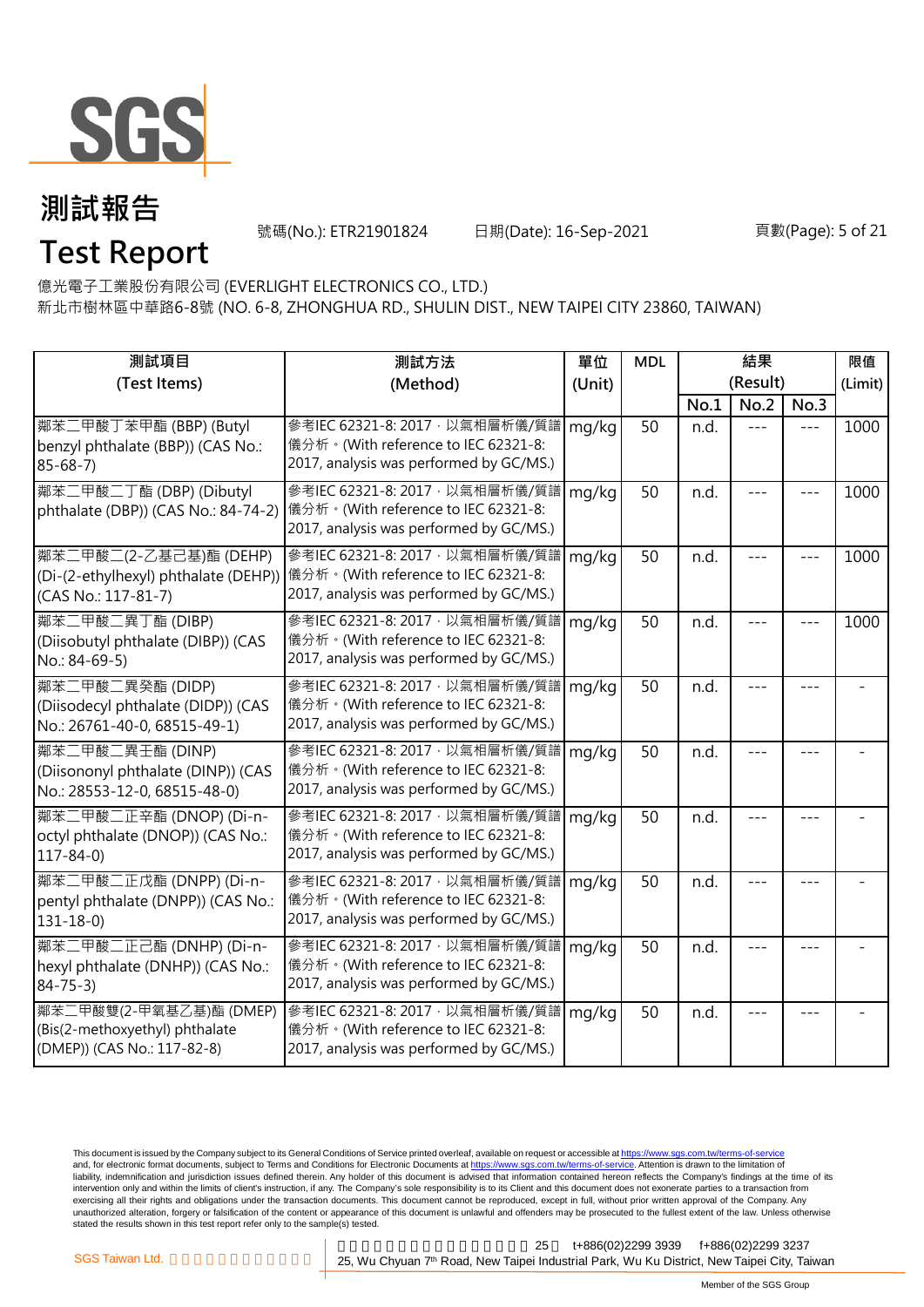

**Test Report**

號碼(No.): ETR21901824 日期(Date): 16-Sep-2021 頁數(Page): 6 of 21

億光電子工業股份有限公司 (EVERLIGHT ELECTRONICS CO., LTD.)

新北市樹林區中華路6-8號 (NO. 6-8, ZHONGHUA RD., SHULIN DIST., NEW TAIPEI CITY 23860, TAIWAN)

| 測試項目                                                                                                                                                                                                                                                                                                        | 測試方法                                                                                                                      | 單位     | <b>MDL</b>     | 結果       |       |         | 限值      |
|-------------------------------------------------------------------------------------------------------------------------------------------------------------------------------------------------------------------------------------------------------------------------------------------------------------|---------------------------------------------------------------------------------------------------------------------------|--------|----------------|----------|-------|---------|---------|
| (Test Items)                                                                                                                                                                                                                                                                                                | (Method)                                                                                                                  | (Unit) |                | (Result) |       |         | (Limit) |
|                                                                                                                                                                                                                                                                                                             |                                                                                                                           |        |                | No.1     | No.2  | No.3    |         |
| 六溴環十二烷及所有主要被辨別出的異構物<br>(HBCDD) ( $\alpha$ - HBCDD, $\beta$ - HBCDD, γ-<br>HBCDD) (Hexabromocyclododecane<br>(HBCDD) and all major diastereoisomers<br>identified ( $\alpha$ - HBCDD, $\beta$ - HBCDD, $\gamma$ -<br>HBCDD)) (CAS No.: 25637-99-4, 3194-<br>55-6 (134237-51-7, 134237-50-6,<br>134237-52-8)) | 參考IEC 62321: 2008, 以氣相層析儀/質譜儀<br>分析 · (With reference to IEC 62321: 2008,<br>analysis was performed by GC/MS.)            | mg/kg  | 5              | n.d.     |       |         |         |
| 氟 (F) (Fluorine (F)) (CAS No.: 14762-<br>$94-8$                                                                                                                                                                                                                                                             | 參考BS EN 14582: 2016 · 以離子層析儀分<br>析 · (With reference to BS EN 14582: 2016,<br>analysis was performed by IC.)              | mg/kg  | 50             | n.d.     |       |         |         |
| 氯(Cl) (Chlorine (Cl)) (CAS No.:<br>22537-15-1)                                                                                                                                                                                                                                                              | 參考BS EN 14582: 2016 · 以離子層析儀分<br>析 · (With reference to BS EN 14582: 2016,<br>analysis was performed by IC.)              | mg/kg  | 50             | 458      |       |         |         |
| 溴 (Br) (Bromine (Br)) (CAS No.:<br>$10097 - 32 - 2$                                                                                                                                                                                                                                                         | 參考BS EN 14582: 2016 · 以離子層析儀分<br>析 · (With reference to BS EN 14582: 2016,<br>analysis was performed by IC.)              | mg/kg  | 50             | n.d.     |       |         |         |
| 碘 (I) (Iodine (I)) (CAS No.: 14362-<br>$44-8$                                                                                                                                                                                                                                                               | 參考BS EN 14582: 2016 · 以離子層析儀分<br>析 · (With reference to BS EN 14582: 2016,<br>analysis was performed by IC.)              | mg/kg  | 50             | n.d.     |       |         |         |
| 全氟辛烷磺酸及其鹽類 (PFOS and its<br>salts) (CAS No.: 1763-23-1 and its<br>salts)                                                                                                                                                                                                                                    | 參考CEN/TS 15968: 2010, 以液相層析串聯<br>質譜儀分析。(With reference to CEN/TS<br>15968: 2010, analysis was performed by<br>LC/MS/MS.)  | mg/kg  | 0.01           | n.d.     |       | $- - -$ |         |
| 全氟辛酸及其鹽類 (PFOA and its<br>salts) (CAS No.: 335-67-1 and its<br>salts)                                                                                                                                                                                                                                       | 參考CEN/TS 15968: 2010 · 以液相層析串聯<br>質譜儀分析。(With reference to CEN/TS<br>15968: 2010, analysis was performed by<br>LC/MS/MS.) | mg/kg  | 0.01           | n.d.     |       |         |         |
| 鈹 (Be) (Beryllium (Be)) (CAS No.:<br>7440-41-7)                                                                                                                                                                                                                                                             | 參考US EPA 3052: 1996, 以感應耦合電漿發<br>射光譜儀分析。(With reference to US EPA<br>3052: 1996, analysis was performed by<br>ICP-OES.)   | mg/kg  | $\overline{2}$ | n.d.     | $= -$ | $- - -$ |         |

This document is issued by the Company subject to its General Conditions of Service printed overleaf, available on request or accessible at <u>https://www.sgs.com.tw/terms-of-service</u><br>and, for electronic format documents, su liability, indemnification and jurisdiction issues defined therein. Any holder of this document is advised that information contained hereon reflects the Company's findings at the time of its intervention only and within the limits of client's instruction, if any. The Company's sole responsibility is to its Client and this document does not exonerate parties to a transaction from exercising all their rights and obligations under the transaction documents. This document cannot be reproduced, except in full, without prior written approval of the Company. Any<br>unauthorized alteration, forgery or falsif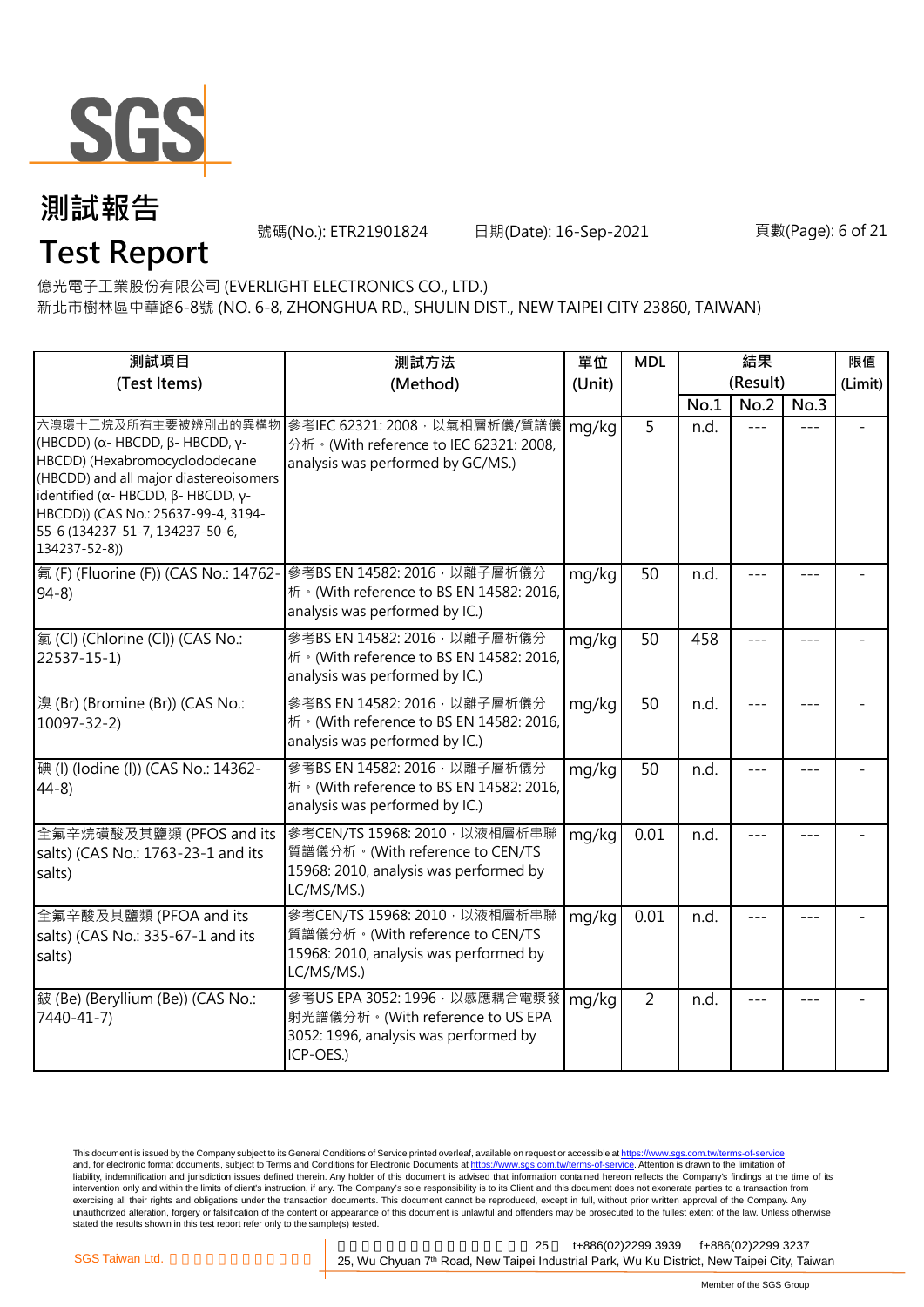

號碼(No.): ETR21901824 日期(Date): 16-Sep-2021 頁數(Page): 7 of 21

**Test Report**

億光電子工業股份有限公司 (EVERLIGHT ELECTRONICS CO., LTD.)

新北市樹林區中華路6-8號 (NO. 6-8, ZHONGHUA RD., SHULIN DIST., NEW TAIPEI CITY 23860, TAIWAN)

| 測試項目<br>(Test Items)                                  | 測試方法<br>(Method)                                                                      | 單位<br>(Unit) | <b>MDL</b> | 結果<br>(Result) |               |               | 限值<br>(Limit) |
|-------------------------------------------------------|---------------------------------------------------------------------------------------|--------------|------------|----------------|---------------|---------------|---------------|
|                                                       |                                                                                       |              |            | No.1           | No.2          | No.3          |               |
| 多環芳香烴 (Polycyclic Aromatic<br>Hydrocarbons) (PAHs)    |                                                                                       |              |            |                |               |               |               |
| 苯駢(a)芘 (Benzo[a]pyrene) (CAS No.:<br>$50-32-8$        |                                                                                       | mg/kg        | 0.2        | n.d.           | $\frac{1}{2}$ | $\frac{1}{2}$ | Δ             |
| 苯駢(e)芘 (Benzo[e]pyrene) (CAS No.:<br>$192 - 97 - 2$   |                                                                                       | mg/kg        | 0.2        | n.d.           | $---$         | $- - -$       | Δ             |
| 苯駢蒽 (Benzo[a]anthracene) (CAS<br>No.: 56-55-3)        |                                                                                       | mg/kg        | 0.2        | n.d.           | $ -$          | $---$         | Δ             |
| 苯(b)苯駢芴 (Benzo[b]fluoranthene)<br>(CAS No.: 205-99-2) |                                                                                       | mg/kg        | 0.2        | n.d.           | $\frac{1}{2}$ | $- - -$       | Δ             |
| 苯(j)苯駢芴 (Benzo[j]fluoranthene)<br>(CAS No.: 205-82-3) |                                                                                       | mg/kg        | 0.2        | n.d.           | $---$         | $---$         | Δ             |
| 苯(k)苯駢芴 (Benzo[k]fluoranthene)<br>(CAS No.: 207-08-9) |                                                                                       | mg/kg        | 0.2        | n.d.           | $---$         | $\frac{1}{2}$ | Δ             |
| 蔰 (Chrysene) (CAS No.: 218-01-9)                      | 參考AfPS GS 2019:01 PAK,以氣相層析儀/                                                         | mg/kg        | 0.2        | n.d.           | ---           | ---           | Δ             |
| 二苯駢蒽 (Dibenzo[a,h]anthracene)<br>(CAS No.: 53-70-3)   | 質譜儀分析。(With reference to AfPS GS<br>2019:01 PAK, analysis was performed by<br>GC/MS.) | mg/kg        | 0.2        | n.d.           | $- - -$       | $\frac{1}{2}$ | Δ             |
| 苯駢苙 (Benzo[q,h,i]perylene) (CAS<br>No.: 191-24-2)     |                                                                                       | mg/kg        | 0.2        | n.d.           | $---$         | ---           | Δ             |
| 茚酮芘 (Indeno[1,2,3-c,d]pyrene) (CAS<br>No.: 193-39-5)  |                                                                                       | mg/kg        | 0.2        | n.d.           | $\frac{1}{2}$ | $- - -$       | Δ             |
| 蒽 (Anthracene) (CAS No.: 120-12-7)                    |                                                                                       | mg/kg        | 0.2        | n.d.           | $- - -$       | ---           | Δ             |
| 苯駢芴 (Fluoranthene) (CAS No.: 206-<br>$44-0$           |                                                                                       | mg/kg        | 0.2        | n.d.           | $\frac{1}{2}$ | $---$         | Δ             |
| 菲 (Phenanthrene) (CAS No.: 85-01-8)                   |                                                                                       | mg/kg        | 0.2        | n.d.           | ---           | $- - -$       | Δ             |
| 芘 (Pyrene) (CAS No.: 129-00-0)                        |                                                                                       | mg/kg        | 0.2        | n.d.           | $\frac{1}{2}$ | $\frac{1}{2}$ | Δ             |
| 萘 (Naphthalene) (CAS No.: 91-20-3)                    |                                                                                       | mg/kg        | 0.2        | n.d.           | $\frac{1}{2}$ | $- - -$       | Δ             |
| 多環芳香烴15項總和 (Sum of 15<br>PAHs)                        |                                                                                       | mg/kg        |            | n.d.           | $---$         | $---$         | Δ             |

This document is issued by the Company subject to its General Conditions of Service printed overleaf, available on request or accessible at <u>https://www.sgs.com.tw/terms-of-service</u><br>and, for electronic format documents, su liability, indemnification and jurisdiction issues defined therein. Any holder of this document is advised that information contained hereon reflects the Company's findings at the time of its intervention only and within the limits of client's instruction, if any. The Company's sole responsibility is to its Client and this document does not exonerate parties to a transaction from exercising all their rights and obligations under the transaction documents. This document cannot be reproduced, except in full, without prior written approval of the Company. Any<br>unauthorized alteration, forgery or falsif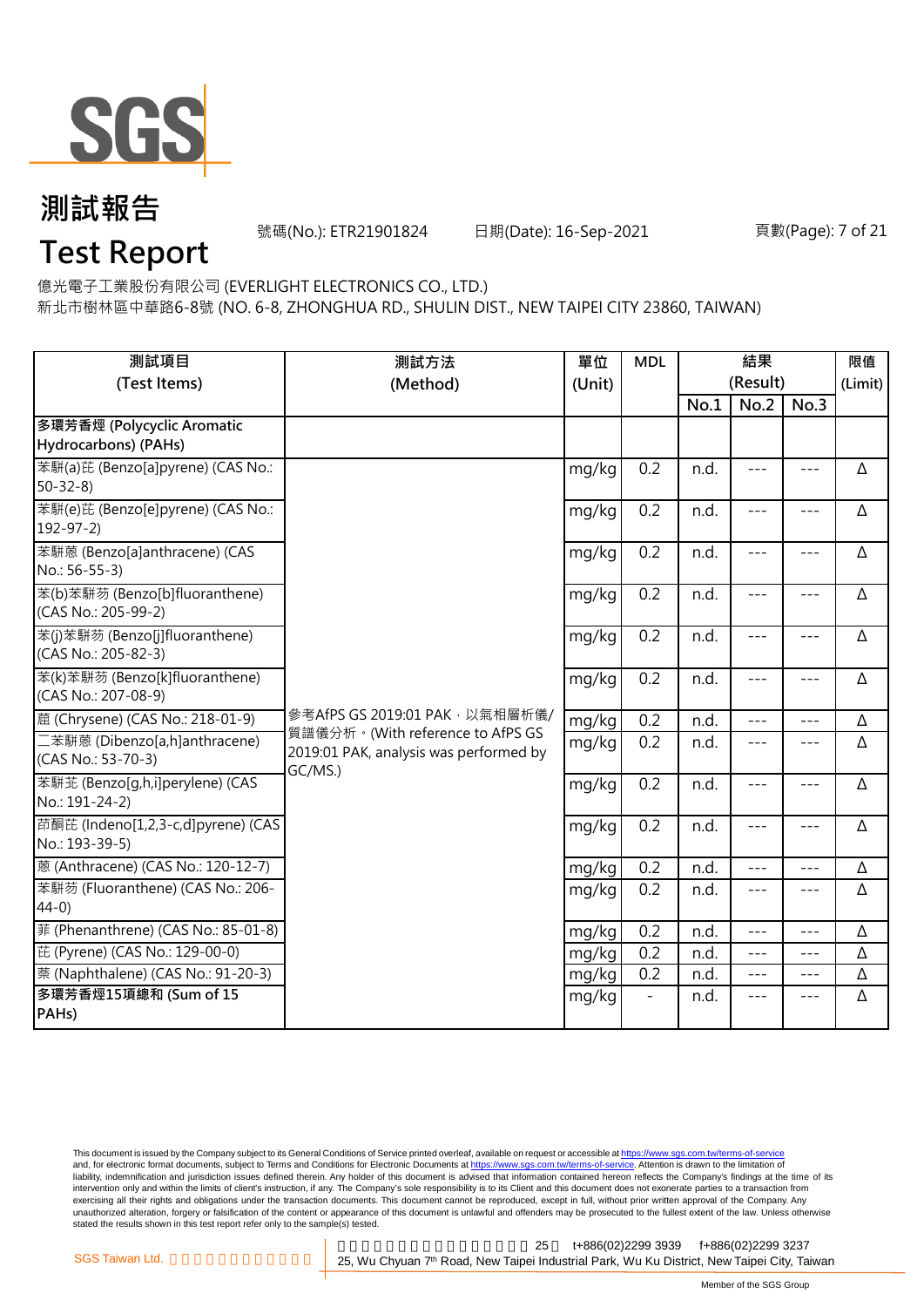

號碼(No.): ETR21901824 日期(Date): 16-Sep-2021 頁數(Page): 8 of 21

## **Test Report**

億光電子工業股份有限公司 (EVERLIGHT ELECTRONICS CO., LTD.)

新北市樹林區中華路6-8號 (NO. 6-8, ZHONGHUA RD., SHULIN DIST., NEW TAIPEI CITY 23860, TAIWAN)

| 測試項目<br>(Test Items)                            | 測試方法<br>(Method)                                                                                                          | 單位<br>(Unit) | <b>MDL</b> | 結果<br>(Result)<br>No.4 | 限值<br>(Limit) |
|-------------------------------------------------|---------------------------------------------------------------------------------------------------------------------------|--------------|------------|------------------------|---------------|
| 鈹 (Be) (Beryllium (Be)) (CAS No.:<br>7440-41-7) | 參考US EPA 3050B: 1996, 以感應耦合電漿<br>發射光譜儀分析。(With reference to US<br>EPA 3050B: 1996, analysis was performed<br>by ICP-OES.) | mg/kg        |            | n.d.                   |               |

#### **備註(Note):**

- 1. mg/kg = ppm;0.1wt% = 1000ppm
- 2. MDL = Method Detection Limit (方法偵測極限值)
- 3. n.d. = Not Detected (未檢出) ; 小於MDL / Less than MDL
- 4. "-" = Not Regulated (無規格值)
- 5. "---" = Not Conducted (未測試項目)

6.  $(#2) =$ 

a. 當六價鉻結果大於0.13 µg/cm<sup>2,</sup> 表示樣品表層含有六價鉻. / The sample is positive for Cr(VI) if the Cr(VI) concentration is greater than 0.13 µg/cm². The sample coating is considered to contain Cr(VI).

b. 當六價鉻結果為n.d. (濃度小於0.10 μg/cm²),表示表層不含六價鉻. / The sample is negative for Cr(VI) if Cr(VI) is n.d. (concentration less than 0.10 µg/cm<sup>2</sup>). The coating is considered a non-Cr(VI) based coating c. 當六價鉻結果介於 0.10 及 0.13 µg/cm<sup>2</sup> 時, 無法確定塗層是否含有六價鉻. / The result between 0.10 µg/cm<sup>2</sup> and

0.13 µg/cm<sup>2</sup> is considered to be inconclusive - unavoidable coating variations may influence the determination.

7. 符合性結果之判定係以測試結果與限值做比較。(The statement of compliance conformity is based on comparison of testing results and limits.)

This document is issued by the Company subject to its General Conditions of Service printed overleaf, available on request or accessible at https://www.sgs.com.tw/terms-of-service and, for electronic format documents, subject to Terms and Conditions for Electronic Documents at https://www.sgs.com.tw/terms-of-service. Attention is drawn to the limitation of liability, indemnification and jurisdiction issues defined therein. Any holder of this document is advised that information contained hereon reflects the Company's findings at the time of its intervention only and within the limits of client's instruction, if any. The Company's sole responsibility is to its Client and this document does not exonerate parties to a transaction from exercising all their rights and obligations under the transaction documents. This document cannot be reproduced, except in full, without prior written approval of the Company. Any<br>unauthorized alteration, forgery or falsif stated the results shown in this test report refer only to the sample(s) tested.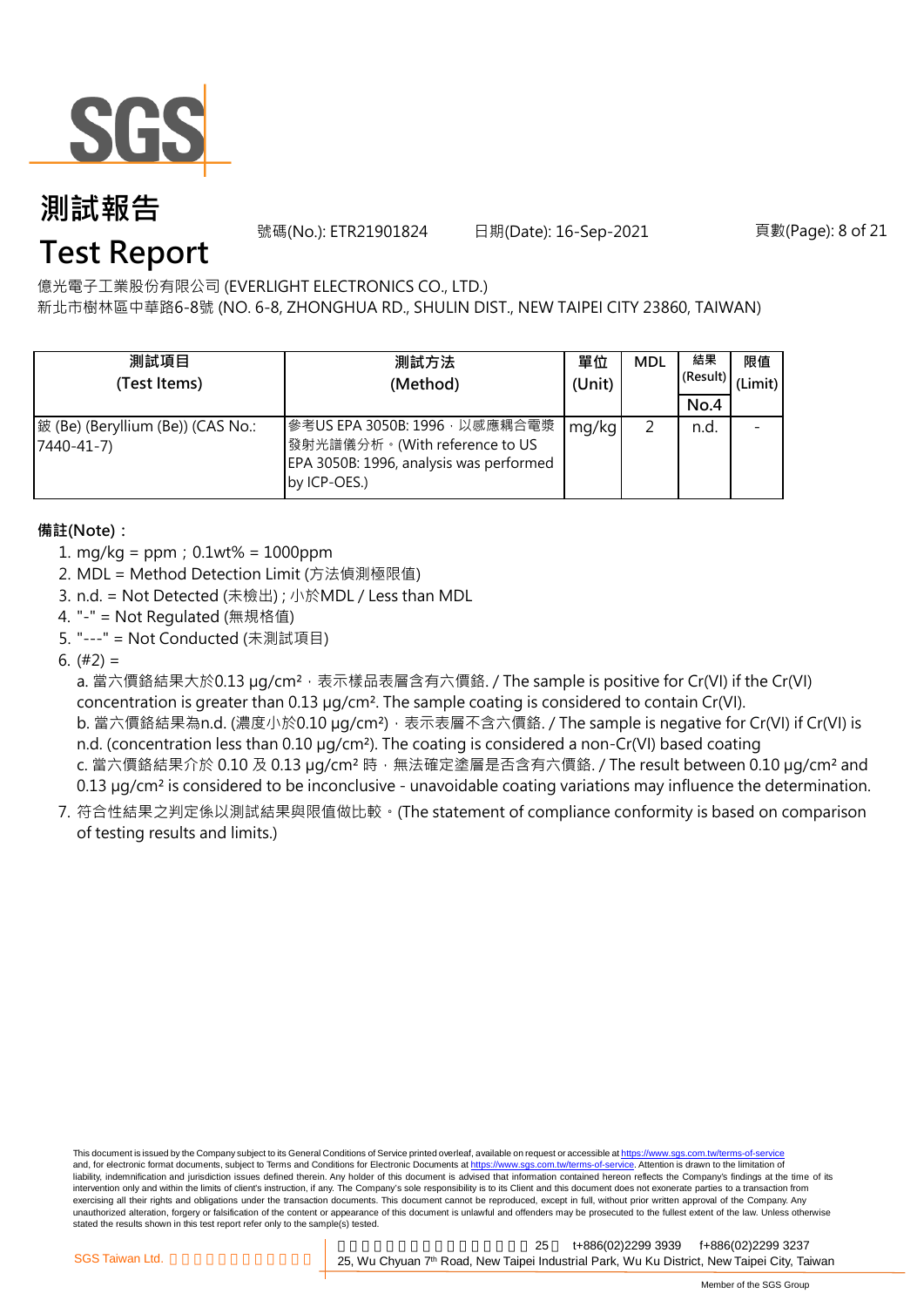

號碼(No.): ETR21901824 日期(Date): 16-Sep-2021 頁數(Page): 9 of 21

## **Test Report**

億光電子工業股份有限公司 (EVERLIGHT ELECTRONICS CO., LTD.) 新北市樹林區中華路6-8號 (NO. 6-8, ZHONGHUA RD., SHULIN DIST., NEW TAIPEI CITY 23860, TAIWAN)

#### **Remark:**

#### Δ **德國產品安全委員會(AfPS): GS PAHs 要求**

**AfPS (German commission for Product Safety): GS PAHs requirements**

|                                 | 第1類(Category 1)                                                                                                                                                                                               | 第 2 類(Category 2)                                                                                                                                                |                            | 第 3 類(Category 3)                                                                                                                                                                                                                  |                              |  |
|---------------------------------|---------------------------------------------------------------------------------------------------------------------------------------------------------------------------------------------------------------|------------------------------------------------------------------------------------------------------------------------------------------------------------------|----------------------------|------------------------------------------------------------------------------------------------------------------------------------------------------------------------------------------------------------------------------------|------------------------------|--|
| 項目<br>(Parameter)               | 意圖放入口中的材料或者長時間接<br>觸皮膚(超過 30秒)的<br>2009/48/EC 定義的玩具材料和 3<br>歲以下兒童使用的產品(Materials<br>intended to be placed in the<br>mouth, or materials in toys<br>(Directive 2009/48/EC) or<br>articles for children up to 3 | 不屬於第1類的材料,並意圖或可預<br>或重複的短時間接觸(Materials that<br>are not in Category 1, with<br>skin contact (> 30 seconds) or<br>short-term repetitive contact with<br>the skin) |                            | 不屬於第1類或第2類的材料,並意<br>見與皮膚接觸逾 30 秒(長期皮膚接觸) 圖或可預見與皮膚接觸不超過 30 秒<br>(短期皮膚接觸)(Materials not<br>covered by Category 1 or 2, with<br>intended or foreseeable long-term intended or foreseeable short-<br>term skin contact (≤ 30 seconds)) |                              |  |
|                                 | years of age with intended<br>long-term skin contact (> 30<br>seconds))                                                                                                                                       | a.<br>用的產品(Use by<br>children under $14$ ) products)                                                                                                             | b <sub>1</sub><br>consumer | la.<br>供 14 歳以下兒童使 其它產品(Other 供 14 歳以下兒童使<br>用的產品(Use by<br>children under $14$ ) products)                                                                                                                                        | b.<br>其它產品(Other<br>consumer |  |
| Naphthalene                     | $\leq 1$                                                                                                                                                                                                      | $\langle$ 2                                                                                                                                                      |                            | < 10                                                                                                                                                                                                                               |                              |  |
| Phenanthrene                    |                                                                                                                                                                                                               |                                                                                                                                                                  |                            |                                                                                                                                                                                                                                    |                              |  |
| Anthracene                      | $< 1$ Sum                                                                                                                                                                                                     | $< 5$ Sum                                                                                                                                                        | $< 10$ Sum                 | $< 20$ Sum                                                                                                                                                                                                                         | $< 50$ Sum                   |  |
| Fluoranthene                    |                                                                                                                                                                                                               |                                                                                                                                                                  |                            |                                                                                                                                                                                                                                    |                              |  |
| Pyrene                          |                                                                                                                                                                                                               |                                                                                                                                                                  |                            |                                                                                                                                                                                                                                    |                              |  |
| Benzo[a]anthracene              | < 0.2                                                                                                                                                                                                         | < 0.2                                                                                                                                                            | < 0.5                      | < 0.5                                                                                                                                                                                                                              | < 1                          |  |
| Chrysene                        | < 0.2                                                                                                                                                                                                         | < 0.2                                                                                                                                                            | $< 0.5$                    | ${}< 0.5$                                                                                                                                                                                                                          | < 1                          |  |
| Benzo[b]fluoranthene            | < 0.2                                                                                                                                                                                                         | < 0.2                                                                                                                                                            | < 0.5                      | ${}< 0.5$                                                                                                                                                                                                                          | $\leq 1$                     |  |
| Benzo[j]fluoranthene            | < 0.2                                                                                                                                                                                                         | < 0.2                                                                                                                                                            | ~< 0.5                     | < 0.5                                                                                                                                                                                                                              | $\leq 1$                     |  |
| Benzo[k]fluoranthene            | < 0.2                                                                                                                                                                                                         | < 0.2                                                                                                                                                            | ${}< 0.5$                  | < 0.5                                                                                                                                                                                                                              | $\leq 1$                     |  |
| Benzo[a]pyrene                  | < 0.2                                                                                                                                                                                                         | < 0.2                                                                                                                                                            | < 0.5                      | ${}< 0.5$                                                                                                                                                                                                                          | $\leq 1$                     |  |
| Benzo[e]pyrene                  | < 0.2                                                                                                                                                                                                         | < 0.2                                                                                                                                                            | < 0.5                      | < 0.5                                                                                                                                                                                                                              | $\leq 1$                     |  |
| Indeno[1,2,3-c,d] pyrene        | < 0.2                                                                                                                                                                                                         | < 0.2                                                                                                                                                            | < 0.5                      | ${}< 0.5$                                                                                                                                                                                                                          | $\leq 1$                     |  |
| Dibenzo[a,h]anthracene          | < 0.2                                                                                                                                                                                                         | < 0.2                                                                                                                                                            | ~< 0.5                     | < 0.5                                                                                                                                                                                                                              | $\leq 1$                     |  |
| Benzo[g,h,i]perylene            | < 0.2                                                                                                                                                                                                         | < 0.2                                                                                                                                                            | < 0.5                      | < 0.5                                                                                                                                                                                                                              | $\leq 1$                     |  |
| 15 項 PAH 總濃度<br>(Sum of 15 PAH) | $\leq 1$                                                                                                                                                                                                      | < 5                                                                                                                                                              | < 10                       | < 20                                                                                                                                                                                                                               | < 50                         |  |

單位(Unit):mg/kg

This document is issued by the Company subject to its General Conditions of Service printed overleaf, available on request or accessible at https://www.sgs.com.tw/terms-of-service and, for electronic format documents, subject to Terms and Conditions for Electronic Documents at https://www.sgs.com.tw/terms-of-service. Attention is drawn to the limitation of liability, indemnification and jurisdiction issues defined therein. Any holder of this document is advised that information contained hereon reflects the Company's findings at the time of its intervention only and within the limits of client's instruction, if any. The Company's sole responsibility is to its Client and this document does not exonerate parties to a transaction from exercising all their rights and obligations under the transaction documents. This document cannot be reproduced, except in full, without prior written approval of the Company. Any<br>unauthorized alteration, forgery or falsif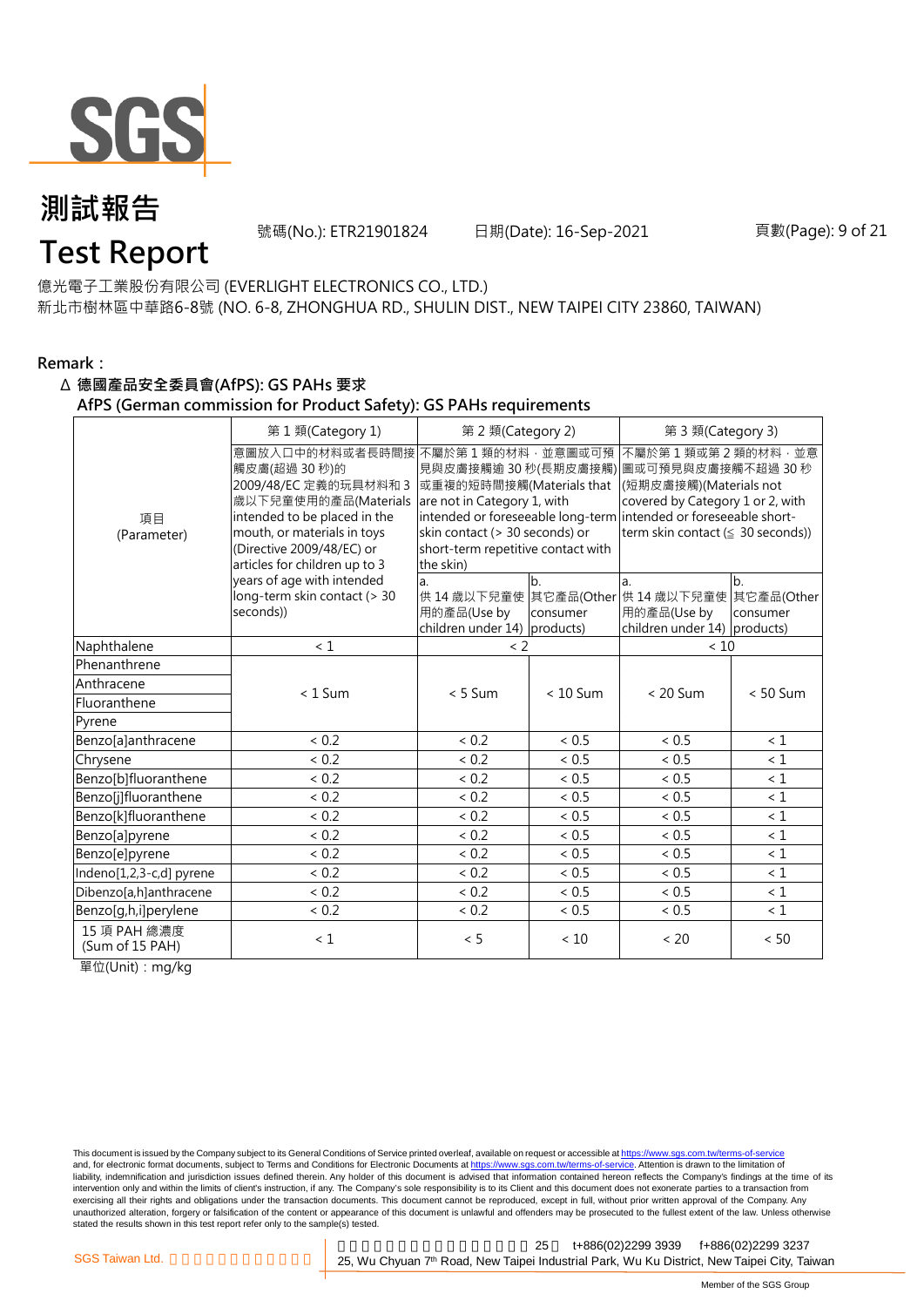

號碼(No.): ETR21901824 日期(Date): 16-Sep-2021 頁數(Page): 10 of 21

億光電子工業股份有限公司 (EVERLIGHT ELECTRONICS CO., LTD.)

新北市樹林區中華路6-8號 (NO. 6-8, ZHONGHUA RD., SHULIN DIST., NEW TAIPEI CITY 23860, TAIWAN)

#### **重金屬流程圖 / Analytical flow chart of Heavy Metal**

根據以下的流程圖之條件,樣品已完全溶解。(六價鉻測試方法除外)

These samples were dissolved totally by pre-conditioning method according to below flow chart.  $(Cr^{6+}$  test method excluded)



This document is issued by the Company subject to its General Conditions of Service printed overleaf, available on request or accessible at https://www.sgs.com.tw/terms-of-service and, for electronic format documents, subject to Terms and Conditions for Electronic Documents at https://www.sgs.com.tw/terms-of-service. Attention is drawn to the limitation of liability, indemnification and jurisdiction issues defined therein. Any holder of this document is advised that information contained hereon reflects the Company's findings at the time of its intervention only and within the limits of client's instruction, if any. The Company's sole responsibility is to its Client and this document does not exonerate parties to a transaction from exercising all their rights and obligations under the transaction documents. This document cannot be reproduced, except in full, without prior written approval of the Company. Any<br>unauthorized alteration, forgery or falsif stated the results shown in this test report refer only to the sample(s) tested.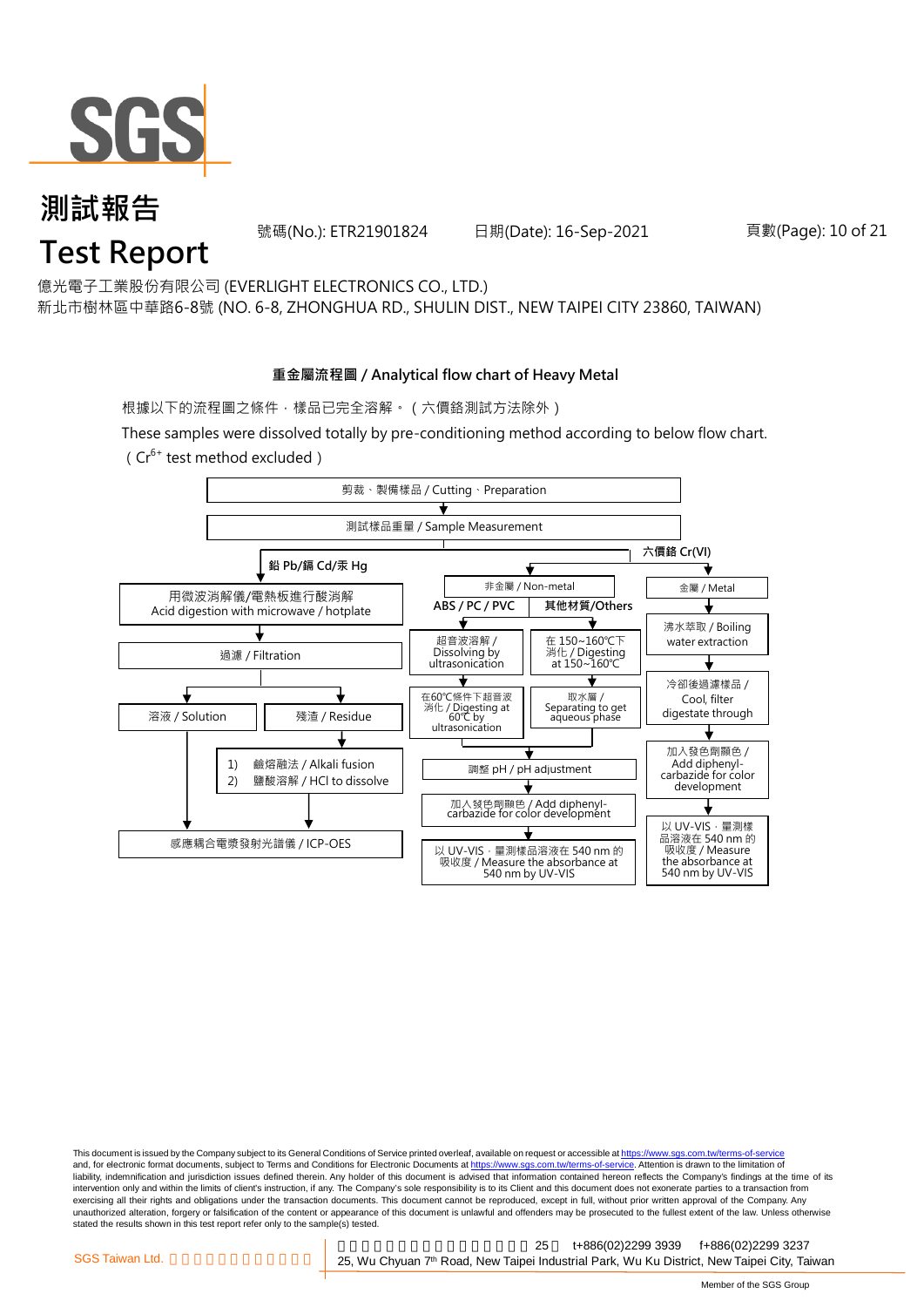

號碼(No.): ETR21901824 日期(Date): 16-Sep-2021 頁數(Page): 11 of 21

億光電子工業股份有限公司 (EVERLIGHT ELECTRONICS CO., LTD.)

新北市樹林區中華路6-8號 (NO. 6-8, ZHONGHUA RD., SHULIN DIST., NEW TAIPEI CITY 23860, TAIWAN)

#### **鍍層重金屬測試流程圖 / Flow Chart of Stripping method for metal analysis**

根據以下的流程圖之條件,樣品之外部鍍層已完全溶解。(六價鉻測試方法除外) / The plating layer of samples were dissolved totally by pre-conditioning method according to below flow chart. ( $Cr^{6+}$  test method excluded)



This document is issued by the Company subject to its General Conditions of Service printed overleaf, available on request or accessible at https://www.sgs.com.tw/terms-of-service and, for electronic format documents, subject to Terms and Conditions for Electronic Documents at https://www.sgs.com.tw/terms-of-service. Attention is drawn to the limitation of liability, indemnification and jurisdiction issues defined therein. Any holder of this document is advised that information contained hereon reflects the Company's findings at the time of its intervention only and within the limits of client's instruction, if any. The Company's sole responsibility is to its Client and this document does not exonerate parties to a transaction from exercising all their rights and obligations under the transaction documents. This document cannot be reproduced, except in full, without prior written approval of the Company. Any<br>unauthorized alteration, forgery or falsif stated the results shown in this test report refer only to the sample(s) tested.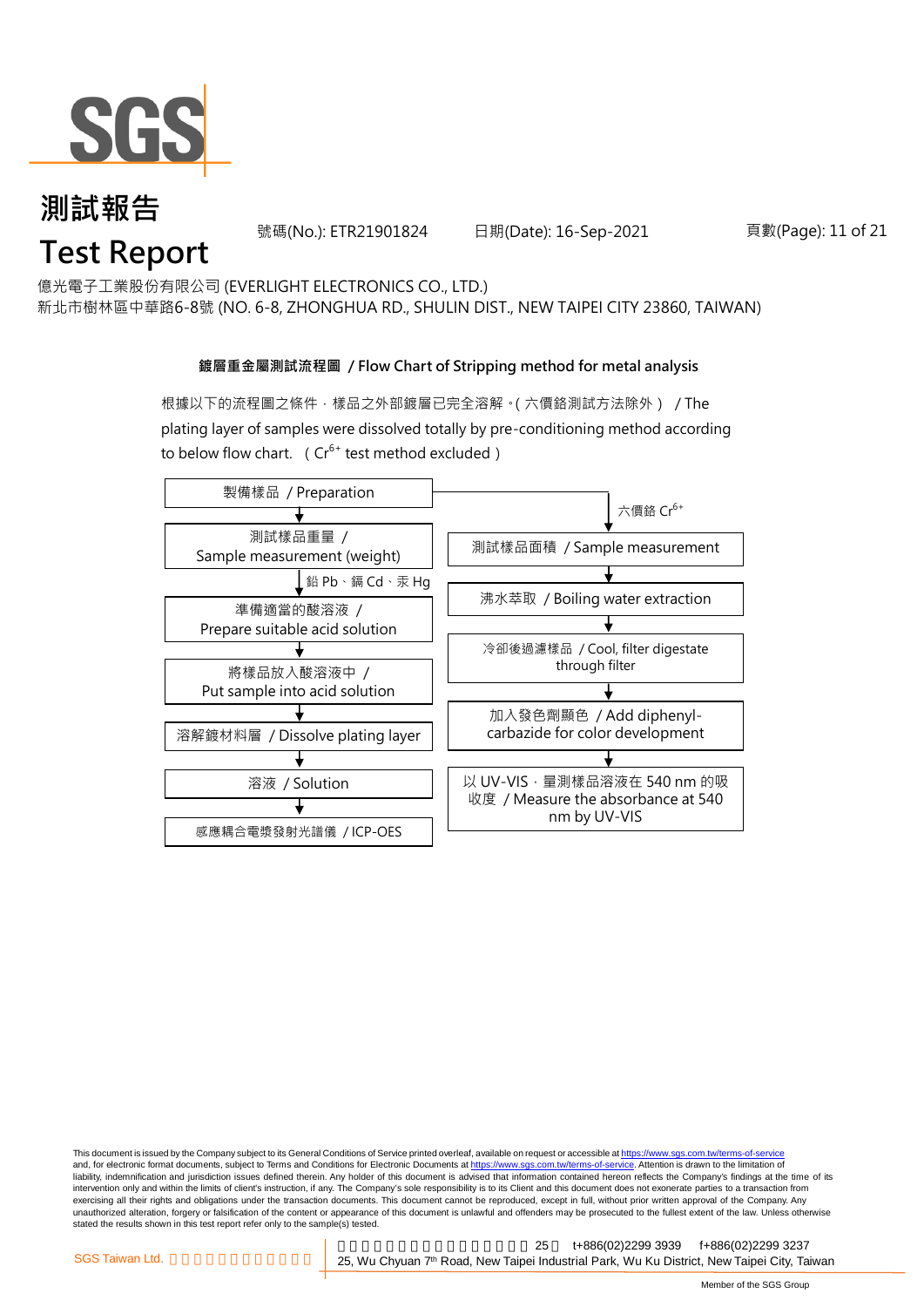

號碼(No.): ETR21901824 日期(Date): 16-Sep-2021 頁數(Page): 12 of 21

## **Test Report**

億光電子工業股份有限公司 (EVERLIGHT ELECTRONICS CO., LTD.) 新北市樹林區中華路6-8號 (NO. 6-8, ZHONGHUA RD., SHULIN DIST., NEW TAIPEI CITY 23860, TAIWAN)

#### **多溴聯苯/多溴聯苯醚分析流程圖 / Analytical flow chart - PBBs/PBDEs**



This document is issued by the Company subject to its General Conditions of Service printed overleaf, available on request or accessible at https://www.sgs.com.tw/terms-of-service and, for electronic format documents, subject to Terms and Conditions for Electronic Documents at https://www.sgs.com.tw/terms-of-service. Attention is drawn to the limitation of liability, indemnification and jurisdiction issues defined therein. Any holder of this document is advised that information contained hereon reflects the Company's findings at the time of its intervention only and within the limits of client's instruction, if any. The Company's sole responsibility is to its Client and this document does not exonerate parties to a transaction from exercising all their rights and obligations under the transaction documents. This document cannot be reproduced, except in full, without prior written approval of the Company. Any<br>unauthorized alteration, forgery or falsif stated the results shown in this test report refer only to the sample(s) tested.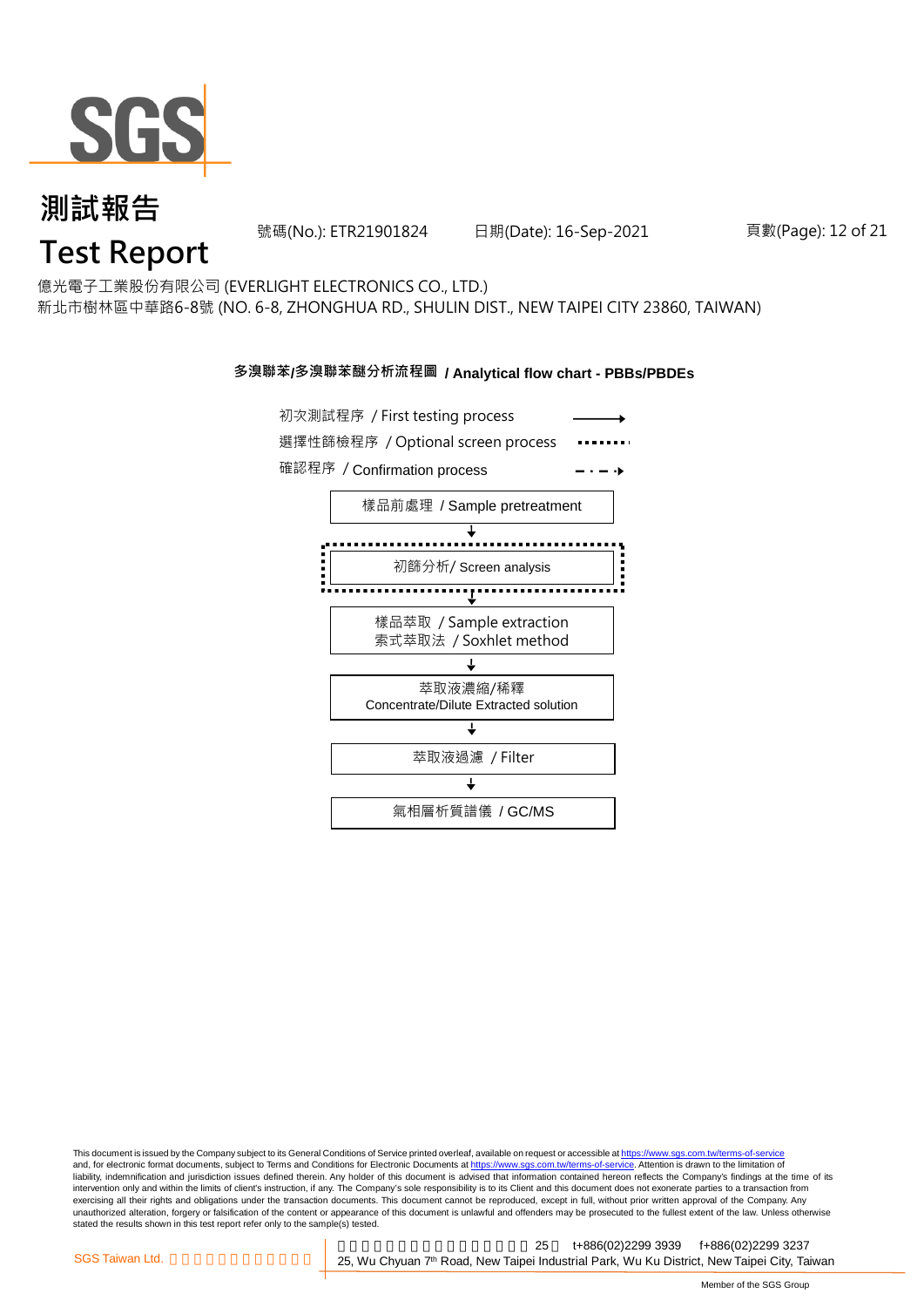

號碼(No.): ETR21901824 日期(Date): 16-Sep-2021 頁數(Page): 13 of 21

## **Test Report**

億光電子工業股份有限公司 (EVERLIGHT ELECTRONICS CO., LTD.) 新北市樹林區中華路6-8號 (NO. 6-8, ZHONGHUA RD., SHULIN DIST., NEW TAIPEI CITY 23860, TAIWAN)

#### **可塑劑分析流程圖 / Analytical flow chart - Phthalate**

#### **【測試方法/Test method: IEC 62321-8】**



This document is issued by the Company subject to its General Conditions of Service printed overleaf, available on request or accessible at <u>https://www.sgs.com.tw/terms-of-service</u><br>and, for electronic format documents, su liability, indemnification and jurisdiction issues defined therein. Any holder of this document is advised that information contained hereon reflects the Company's findings at the time of its intervention only and within the limits of client's instruction, if any. The Company's sole responsibility is to its Client and this document does not exonerate parties to a transaction from exercising all their rights and obligations under the transaction documents. This document cannot be reproduced, except in full, without prior written approval of the Company. Any<br>unauthorized alteration, forgery or falsif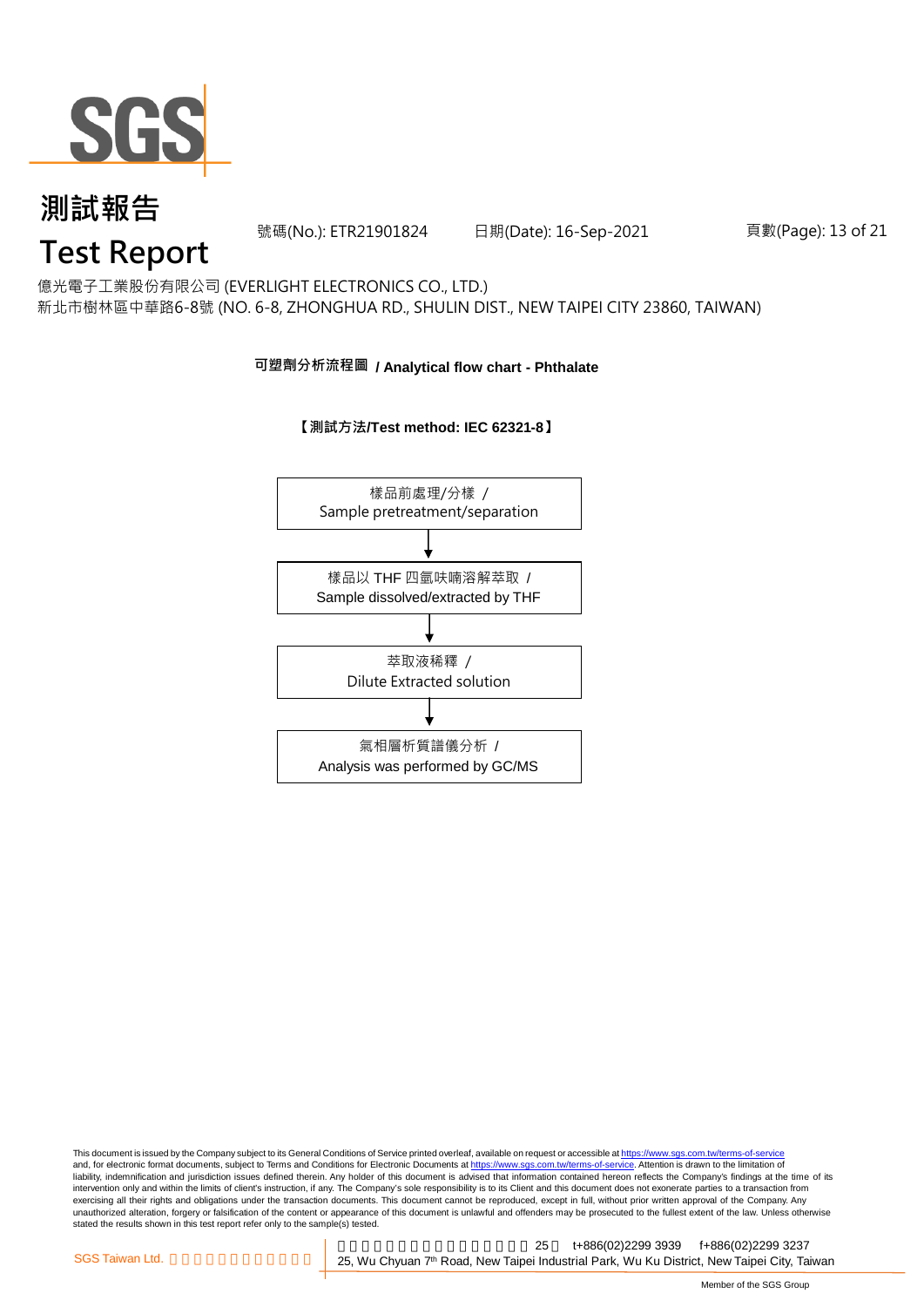

號碼(No.): ETR21901824 日期(Date): 16-Sep-2021 頁數(Page): 14 of 21

## **Test Report**

億光電子工業股份有限公司 (EVERLIGHT ELECTRONICS CO., LTD.) 新北市樹林區中華路6-8號 (NO. 6-8, ZHONGHUA RD., SHULIN DIST., NEW TAIPEI CITY 23860, TAIWAN)

#### **六溴環十二烷分析流程圖 / Analytical flow chart - HBCDD**



This document is issued by the Company subject to its General Conditions of Service printed overleaf, available on request or accessible at <u>https://www.sgs.com.tw/terms-of-service</u><br>and, for electronic format documents, su liability, indemnification and jurisdiction issues defined therein. Any holder of this document is advised that information contained hereon reflects the Company's findings at the time of its intervention only and within the limits of client's instruction, if any. The Company's sole responsibility is to its Client and this document does not exonerate parties to a transaction from exercising all their rights and obligations under the transaction documents. This document cannot be reproduced, except in full, without prior written approval of the Company. Any<br>unauthorized alteration, forgery or falsif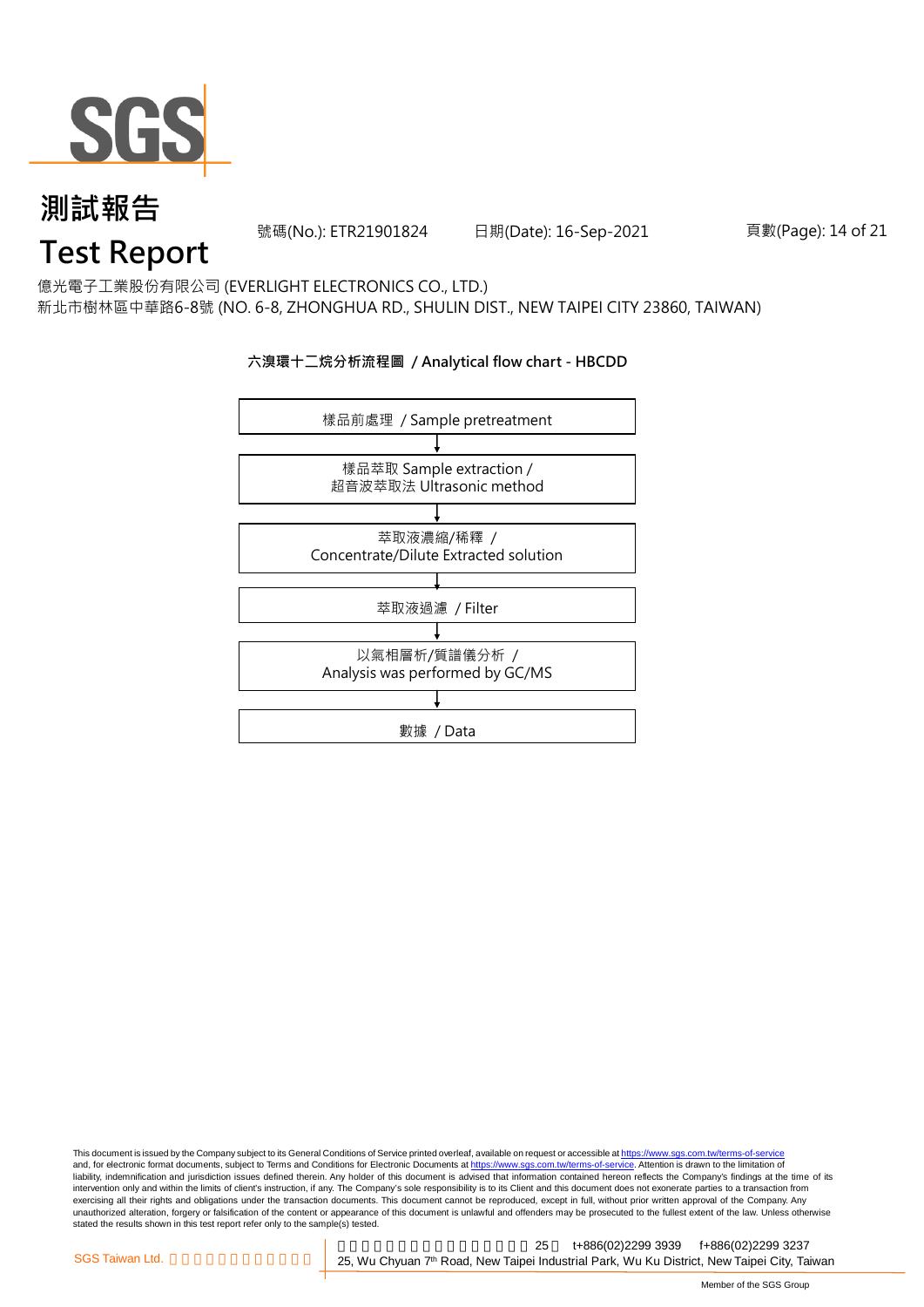

號碼(No.): ETR21901824 日期(Date): 16-Sep-2021 頁數(Page): 15 of 21

## **Test Report**

億光電子工業股份有限公司 (EVERLIGHT ELECTRONICS CO., LTD.) 新北市樹林區中華路6-8號 (NO. 6-8, ZHONGHUA RD., SHULIN DIST., NEW TAIPEI CITY 23860, TAIWAN)

### 樣品前處理/分樣 / Sample pretreatment/separation 秤重及將樣品放入樣品槽中 / Weighting and putting sample in cell 燃燒彈/吸收 Oxygen Bomb Combustion / Absorption 離子層析儀分析 / Analysis was performed by IC 稀釋至固定體積 / Dilution to fixed volume

**鹵素分析流程圖 / Analytical flow chart - Halogen**

This document is issued by the Company subject to its General Conditions of Service printed overleaf, available on request or accessible at <u>https://www.sgs.com.tw/terms-of-service</u><br>and, for electronic format documents, su liability, indemnification and jurisdiction issues defined therein. Any holder of this document is advised that information contained hereon reflects the Company's findings at the time of its intervention only and within the limits of client's instruction, if any. The Company's sole responsibility is to its Client and this document does not exonerate parties to a transaction from exercising all their rights and obligations under the transaction documents. This document cannot be reproduced, except in full, without prior written approval of the Company. Any<br>unauthorized alteration, forgery or falsif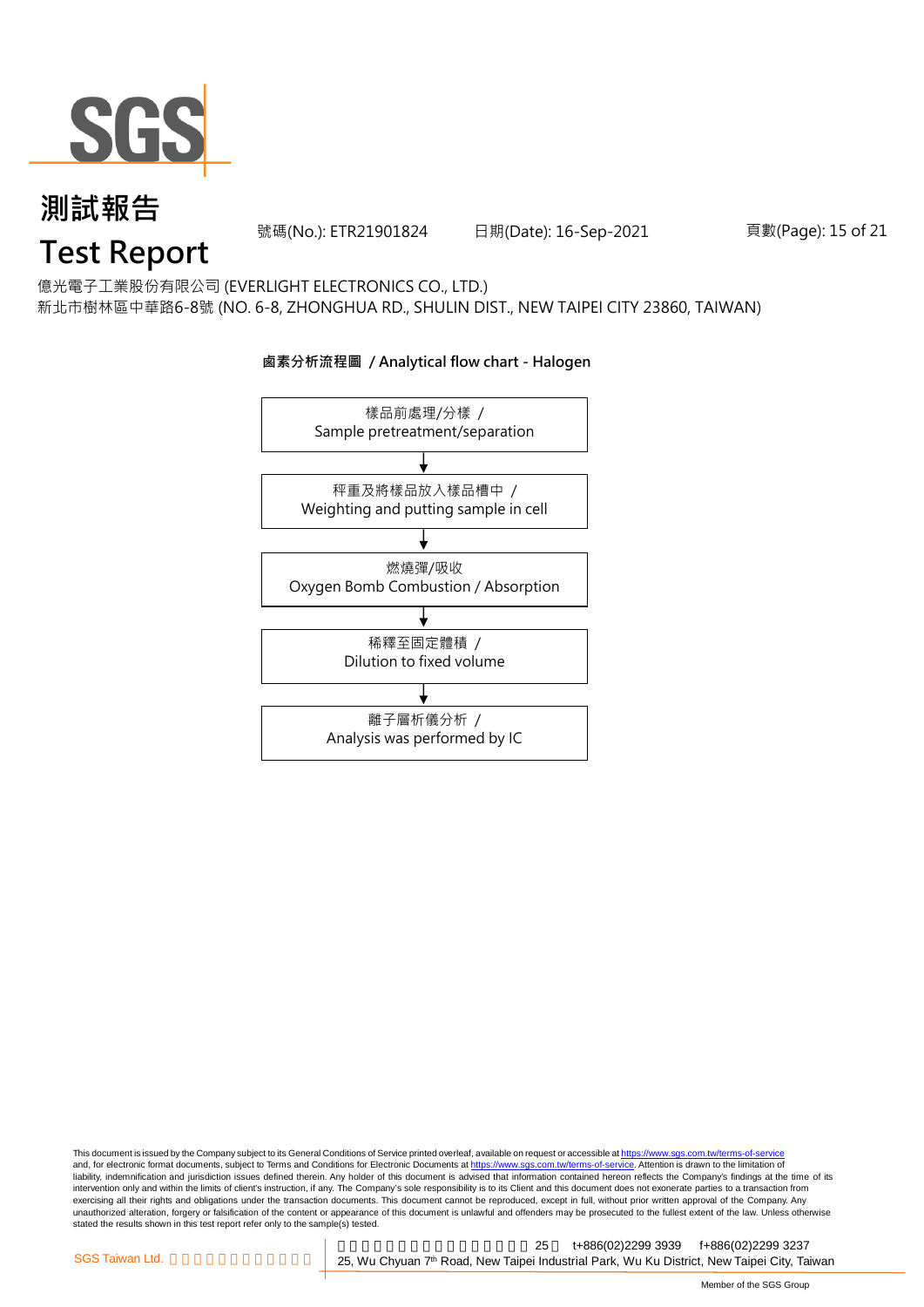

號碼(No.): ETR21901824 日期(Date): 16-Sep-2021 頁數(Page): 16 of 21

## **Test Report**

億光電子工業股份有限公司 (EVERLIGHT ELECTRONICS CO., LTD.) 新北市樹林區中華路6-8號 (NO. 6-8, ZHONGHUA RD., SHULIN DIST., NEW TAIPEI CITY 23860, TAIWAN)

#### **全氟化合物(包含全氟辛酸/全氟辛烷磺酸/其相關化合物等等)分析流程圖 / Analytical flow chart – PFAS (including PFOA/PFOS/its related compound, etc.)**



This document is issued by the Company subject to its General Conditions of Service printed overleaf, available on request or accessible at https://www.sgs.com.tw/terms-of-service and, for electronic format documents, subject to Terms and Conditions for Electronic Documents at https://www.sgs.com.tw/terms-of-service. Attention is drawn to the limitation of liability, indemnification and jurisdiction issues defined therein. Any holder of this document is advised that information contained hereon reflects the Company's findings at the time of its intervention only and within the limits of client's instruction, if any. The Company's sole responsibility is to its Client and this document does not exonerate parties to a transaction from exercising all their rights and obligations under the transaction documents. This document cannot be reproduced, except in full, without prior written approval of the Company. Any<br>unauthorized alteration, forgery or falsif stated the results shown in this test report refer only to the sample(s) tested.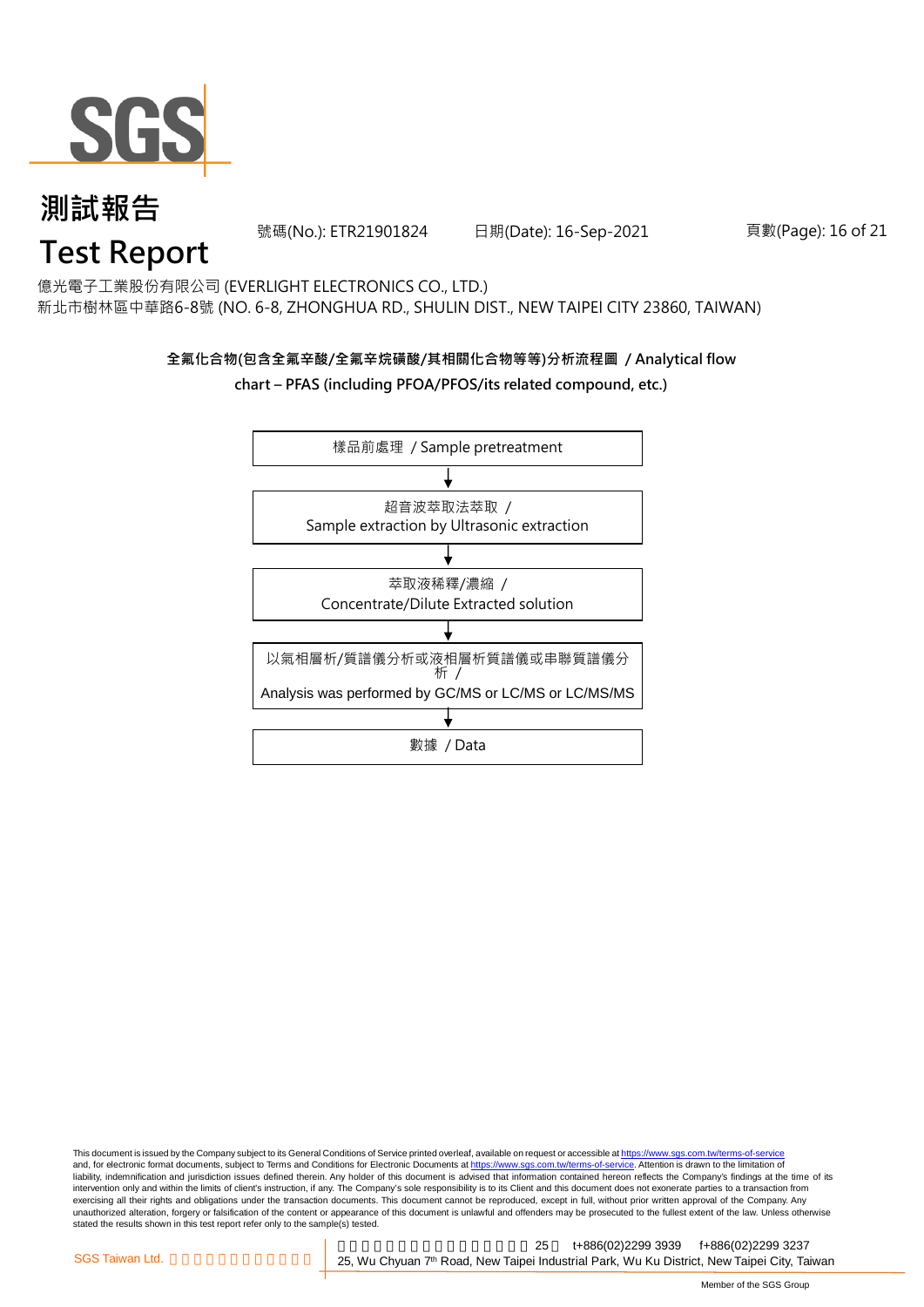

號碼(No.): ETR21901824 日期(Date): 16-Sep-2021 頁數(Page): 17 of 21

## **Test Report**

億光電子工業股份有限公司 (EVERLIGHT ELECTRONICS CO., LTD.) 新北市樹林區中華路6-8號 (NO. 6-8, ZHONGHUA RD., SHULIN DIST., NEW TAIPEI CITY 23860, TAIWAN)



This document is issued by the Company subject to its General Conditions of Service printed overleaf, available on request or accessible at <u>https://www.sgs.com.tw/terms-of-service</u><br>and, for electronic format documents, su liability, indemnification and jurisdiction issues defined therein. Any holder of this document is advised that information contained hereon reflects the Company's findings at the time of its intervention only and within the limits of client's instruction, if any. The Company's sole responsibility is to its Client and this document does not exonerate parties to a transaction from exercising all their rights and obligations under the transaction documents. This document cannot be reproduced, except in full, without prior written approval of the Company. Any<br>unauthorized alteration, forgery or falsif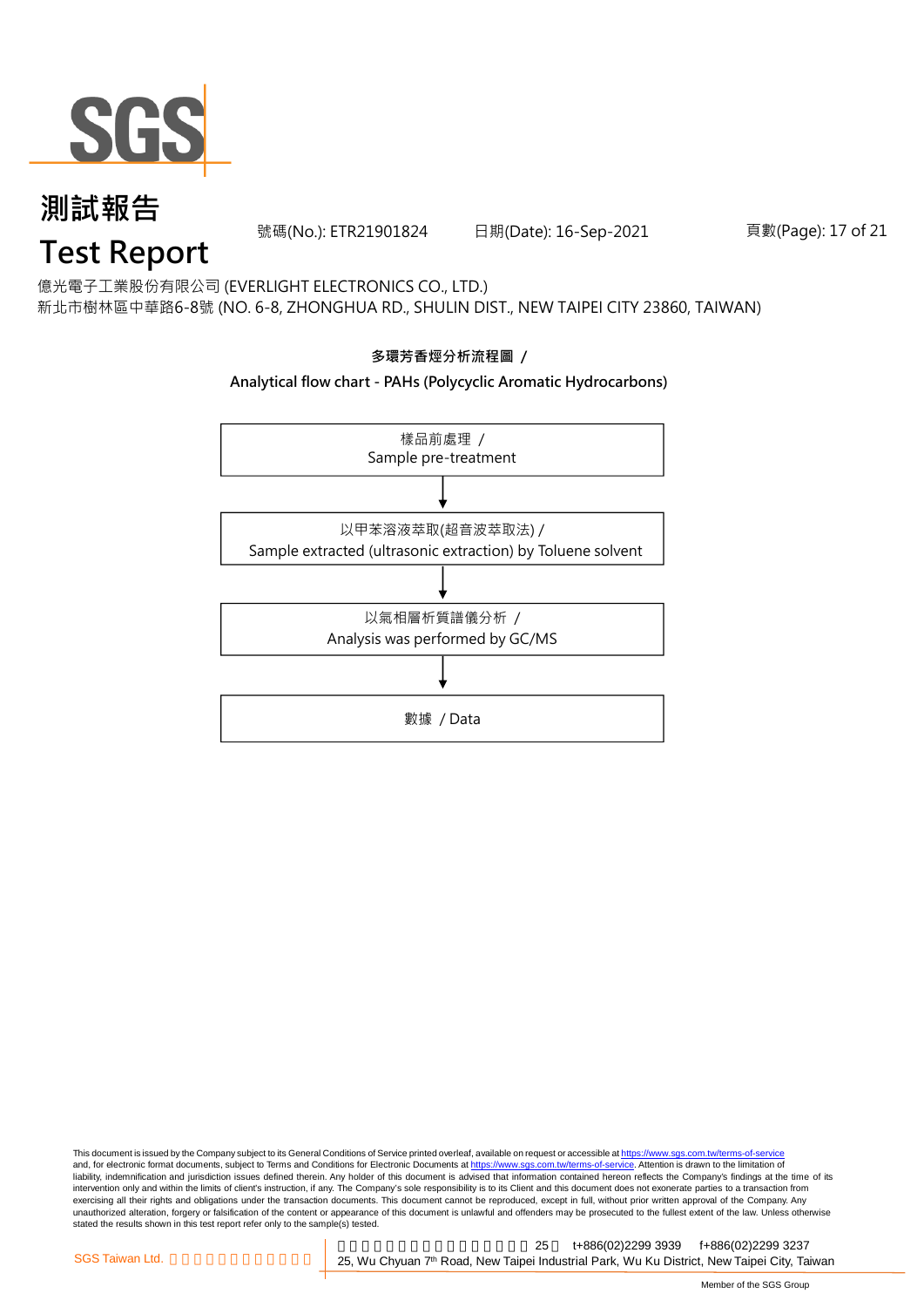

號碼(No.): ETR21901824 日期(Date): 16-Sep-2021 頁數(Page): 18 of 21

億光電子工業股份有限公司 (EVERLIGHT ELECTRONICS CO., LTD.)

新北市樹林區中華路6-8號 (NO. 6-8, ZHONGHUA RD., SHULIN DIST., NEW TAIPEI CITY 23860, TAIWAN)

#### **元素(含重金屬)分析流程圖 / Analytical flow chart of Elements (Heavy metal included)**

根據以下的流程圖之條件,樣品已完全溶解。

These samples were dissolved totally by pre-conditioning method according to below flow chart.

【參考方法/Reference method:US EPA 3051A、US EPA 3052】



\* US EPA 3051A 方法未添加氫氟酸 / US EPA 3051A method does not add HF.

This document is issued by the Company subject to its General Conditions of Service printed overleaf, available on request or accessible at https://www.sgs.com.tw/terms-of-service and, for electronic format documents, subject to Terms and Conditions for Electronic Documents at https://www.sgs.com.tw/terms-of-service. Attention is drawn to the limitation of liability, indemnification and jurisdiction issues defined therein. Any holder of this document is advised that information contained hereon reflects the Company's findings at the time of its intervention only and within the limits of client's instruction, if any. The Company's sole responsibility is to its Client and this document does not exonerate parties to a transaction from exercising all their rights and obligations under the transaction documents. This document cannot be reproduced, except in full, without prior written approval of the Company. Any<br>unauthorized alteration, forgery or falsif stated the results shown in this test report refer only to the sample(s) tested.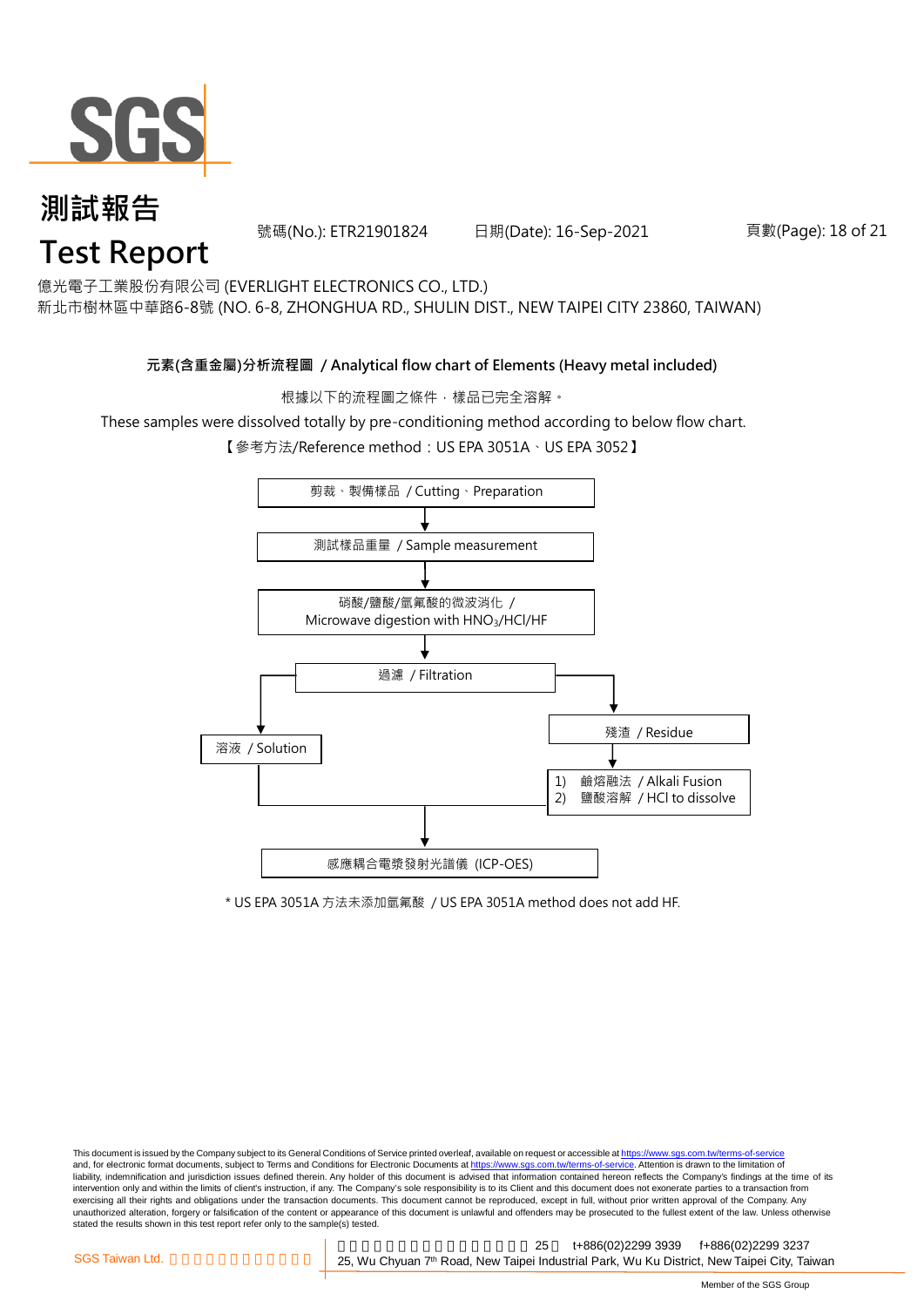

號碼(No.): ETR21901824 日期(Date): 16-Sep-2021 頁數(Page): 19 of 21

億光電子工業股份有限公司 (EVERLIGHT ELECTRONICS CO., LTD.)

新北市樹林區中華路6-8號 (NO. 6-8, ZHONGHUA RD., SHULIN DIST., NEW TAIPEI CITY 23860, TAIWAN)

#### **元素以 ICP-OES 分析的消化流程圖**

#### **(Flow Chart of digestion for the elements analysis performed by ICP-OES)**

根據以下的流程圖之條件,樣品已完全溶解。 / These samples were dissolved totally by pre-conditioning method according to below flow chart.



This document is issued by the Company subject to its General Conditions of Service printed overleaf, available on request or accessible at https://www.sgs.com.tw/terms-of-service and, for electronic format documents, subject to Terms and Conditions for Electronic Documents at https://www.sgs.com.tw/terms-of-service. Attention is drawn to the limitation of liability, indemnification and jurisdiction issues defined therein. Any holder of this document is advised that information contained hereon reflects the Company's findings at the time of its intervention only and within the limits of client's instruction, if any. The Company's sole responsibility is to its Client and this document does not exonerate parties to a transaction from exercising all their rights and obligations under the transaction documents. This document cannot be reproduced, except in full, without prior written approval of the Company. Any<br>unauthorized alteration, forgery or falsif stated the results shown in this test report refer only to the sample(s) tested.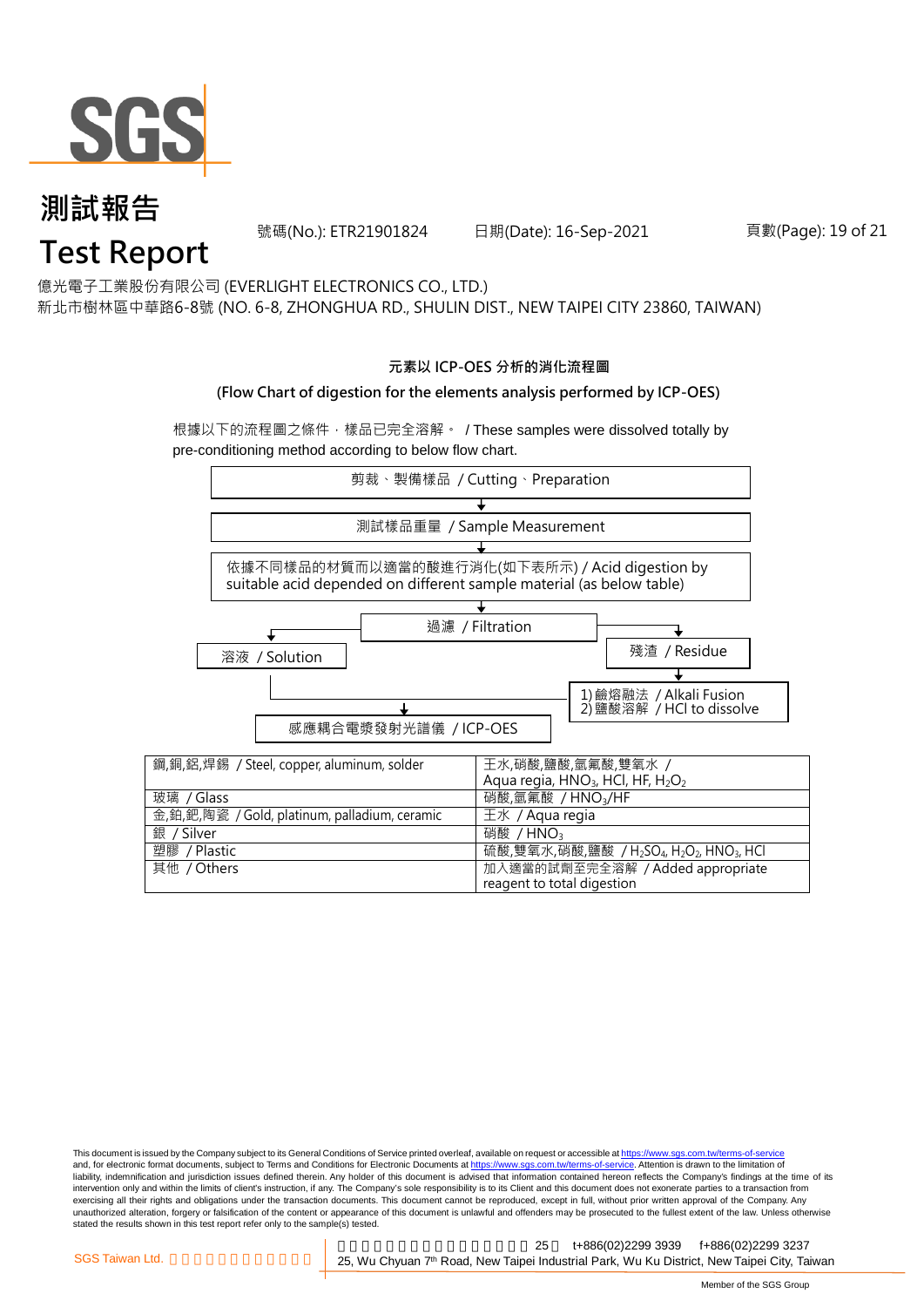

號碼(No.): ETR21901824 日期(Date): 16-Sep-2021 頁數(Page): 20 of 21

## **Test Report**

億光電子工業股份有限公司 (EVERLIGHT ELECTRONICS CO., LTD.) 新北市樹林區中華路6-8號 (NO. 6-8, ZHONGHUA RD., SHULIN DIST., NEW TAIPEI CITY 23860, TAIWAN)

> **\* 照片中如有箭頭標示,則表示為實際檢測之樣品/部位. \* (The tested sample / part is marked by an arrow if it's shown on the photo.)**



#### ETR21901824 NO.2



This document is issued by the Company subject to its General Conditions of Service printed overleaf, available on request or accessible at https://www.sgs.com.tw/terms-of-service and, for electronic format documents, subject to Terms and Conditions for Electronic Documents at https://www.sgs.com.tw/terms-of-service. Attention is drawn to the limitation of liability, indemnification and jurisdiction issues defined therein. Any holder of this document is advised that information contained hereon reflects the Company's findings at the time of its intervention only and within the limits of client's instruction, if any. The Company's sole responsibility is to its Client and this document does not exonerate parties to a transaction from exercising all their rights and obligations under the transaction documents. This document cannot be reproduced, except in full, without prior written approval of the Company. Any<br>unauthorized alteration, forgery or falsif stated the results shown in this test report refer only to the sample(s) tested.